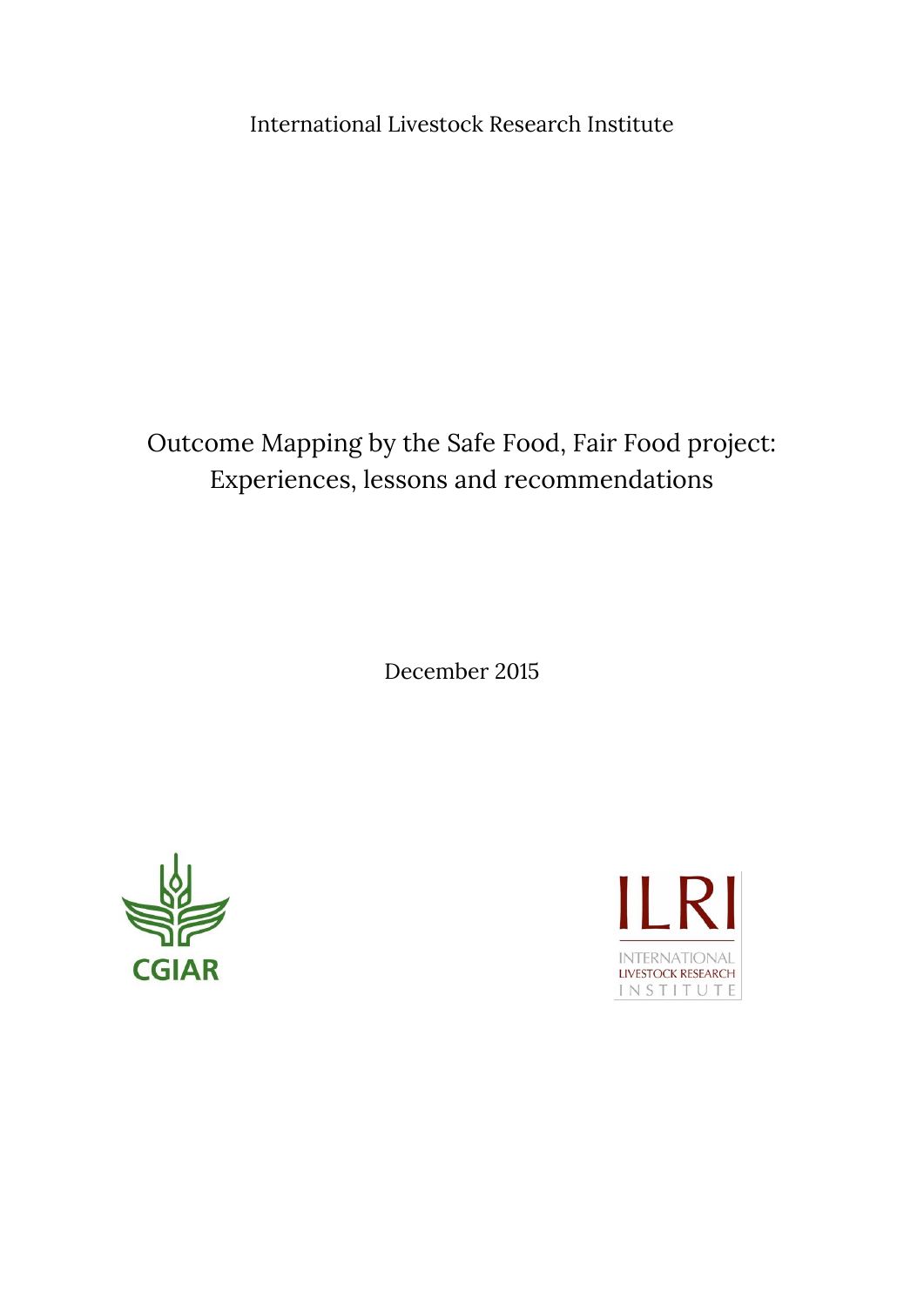### © 2015 International Livestock Research Institute (ILRI)



This publication is copyrighted by the International Livestock Research Institute (ILRI). It is licensed for use under the Creative Commons Attribution-Noncommercial-Share Alike 3.0 Unported License. To view this license, visit http://creativecommons.org/licenses/by-nc-sa/3.0/. Unless otherwise

noted, you are free to copy, duplicate, or reproduce, and distribute, display, or transmit any part of this publication or portions thereof without permission, and to make translations, adaptations, or other derivative works under the following conditions:

ATTRIBUTION. The work must be attributed, but not in any way that suggests endorsement by ILRI or the author(s)

NON-COMMERCIAL. This work may not be used for commercial purposes.

 SHARE ALIKE. If this work is altered, transformed, or built upon, the resulting work must be distributed only under the same or similar license to this one.

#### **NOTICE**

For any reuse or distribution, the license terms of this work must be made clear to others.

Any of the above conditions can be waived if permission is obtained from the copyright holder.

Nothing in this license impairs or restricts the author's moral rights.

Fair dealing and other rights are in no way affected by the above.

The parts used must not misrepresent the meaning of the publication. ILRI would appreciate being sent a copy of any materials in which text, photos etc. have been used.

Written by Julius Nyangaga, Right Track Africa for the International Institute of Rural Reconstruction

Edited and formatted by Tezira Lore, ILRI

#### **Citation**

Nyangaga, J. 2015. *Outcome Mapping by the Safe Food, Fair Food project: Experiences, lessons and recommendations.* Nairobi, Kenya: ILRI.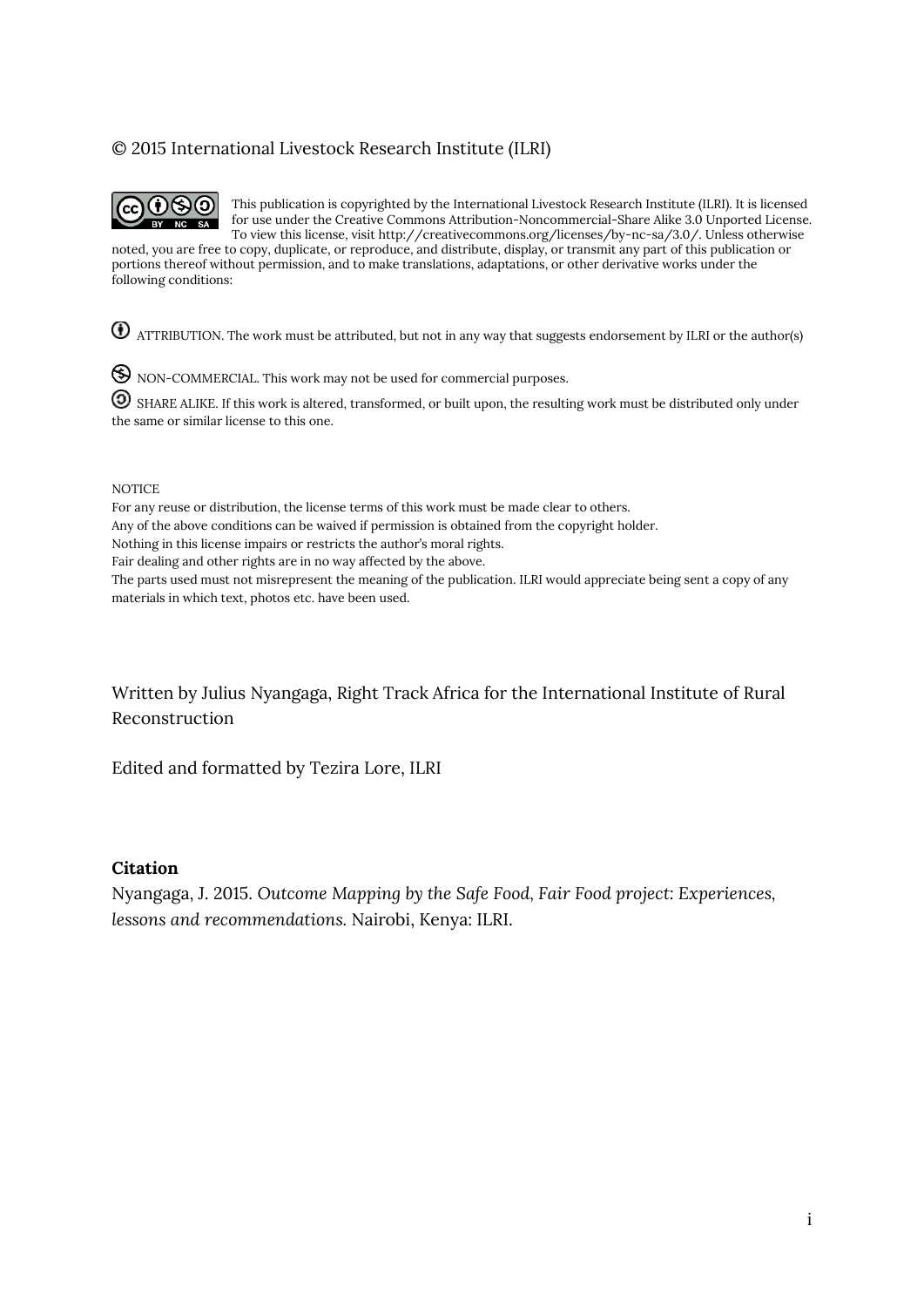# <span id="page-2-0"></span>**Abbreviations and acronyms**

| EAC            | <b>East African Community</b>                               |
|----------------|-------------------------------------------------------------|
| <b>FAO</b>     | Food and Agriculture Organization of the United Nations     |
| <b>ILRI</b>    | International Livestock Research Institute                  |
| <b>IUCEA</b>   | Inter-University Council for East Africa                    |
| <b>NARS</b>    | national agricultural research systems                      |
| <b>RUFORUM</b> | Regional Universities Forum for Capacity Building in Africa |
| <b>UNIDO</b>   | United Nations Industrial Development Organization          |
| <b>WHO</b>     | World Health Organization                                   |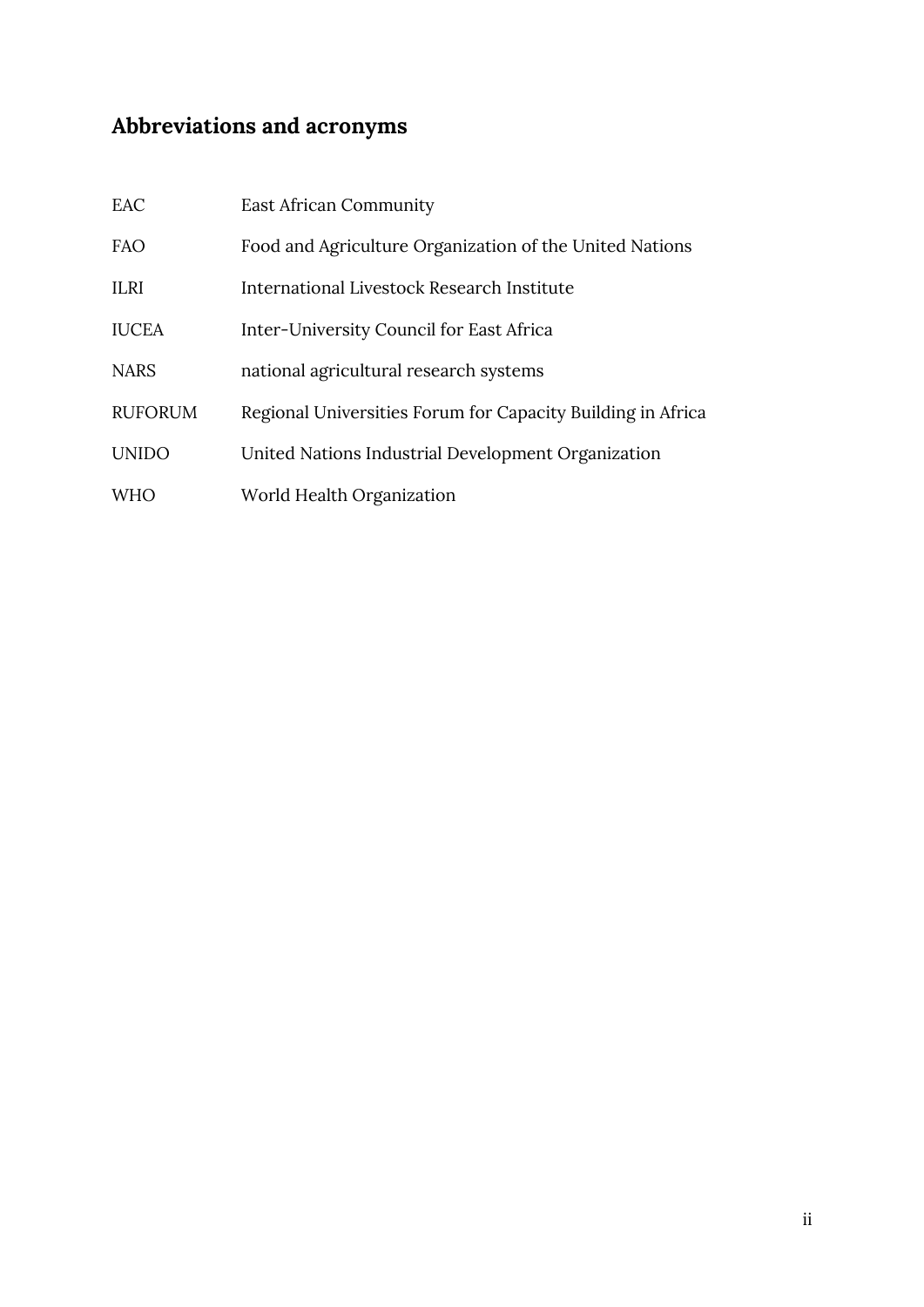# Contents

| Understanding and applying Outcome Mapping in the regions3                |  |
|---------------------------------------------------------------------------|--|
|                                                                           |  |
|                                                                           |  |
|                                                                           |  |
|                                                                           |  |
|                                                                           |  |
|                                                                           |  |
|                                                                           |  |
|                                                                           |  |
|                                                                           |  |
| Appendix 1: Outcome Mapping application follow up template  14            |  |
| Appendix 2: Outcome Mapping application follow up templates filled by the |  |
|                                                                           |  |
|                                                                           |  |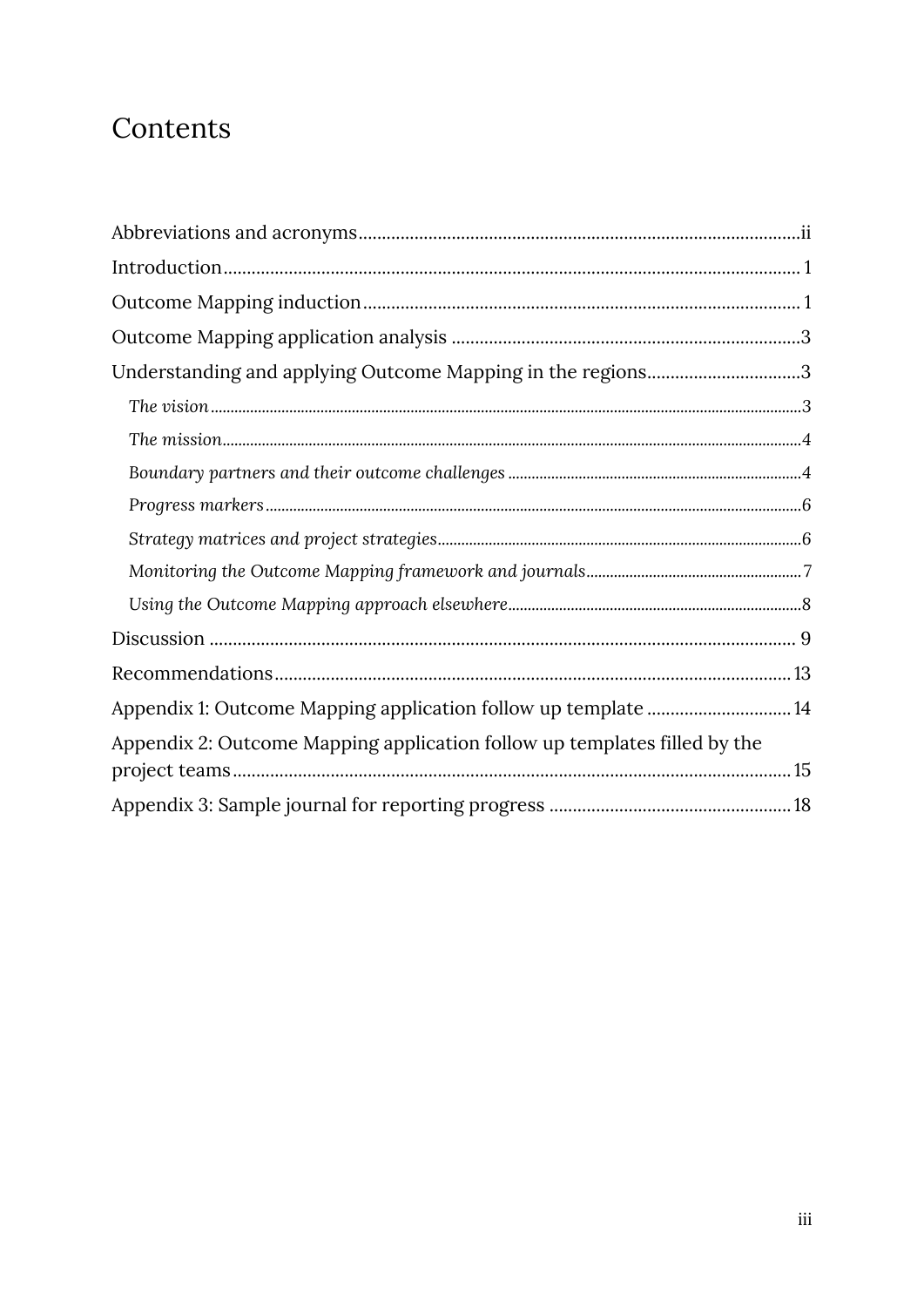# <span id="page-4-0"></span>**Introduction**

The International Institute of Rural Reconstruction offered support and training on Outcome Mapping for the Safe Food, Fair Food project, the short name for the project titled *Risk-based approaches to improving food safety and market access in smallholder meat, milk and fish value chains in four African countries*. The project aims at improving the livelihoods of poor producers and consumers by reducing the health risks and increasing the benefits associated with meat, milk and fish value chains. The project was implemented by the International Livestock Research Institute (ILRI) and national and regional partner institutions in East, West and southern Africa.

The teams were introduced to the Outcome Mapping approach in a training-andplanning workshop held on 28-29 May 2012 and a progress review workshop held on 14- 15 October 2013. Both workshops were held at ILRI's Nairobi campus and attended by the regional project team leaders and the principal investigator. They were facilitated by the Outcome Mapping facilitator, Julius Nyangaga from the International Institute of Rural Reconstruction. A closing workshop was held on 27 November 2015 to share understanding, experiences and related challenges on the use of Outcome Mapping for the Safe Food, Fair Food project and similar research projects.

This is a report on the project teams' understanding and application of the Outcome Mapping concepts and suggestions on better use of the same. The report compiles what was reported by project managers from various regions.

# <span id="page-4-1"></span>**Outcome Mapping induction**

**.** 

Outcome Mapping is variously defined as an approach to project planning, monitoring and evaluation that focuses more on the social and institutional changes a program wishes to initiate or establish; changes (or outcomes) that are meant to influence the eventual development of desired impacts.

The approach is based on the 12 steps/concepts presented in Figure 1 given in greater detail in its manual<sup>1</sup> with user discussion continually taking place in a global network of users: the Outcome Mapping Learning Community<sup>2</sup>.

A brief explanation of each the steps (referred to as concepts for the Safe Food, Fair Food project) are indicated in Table 1.

<sup>1</sup> Earl S., Carden F. and Smutylo T. 2001. *Outcome Mapping: Building learning and reflection into development* 

programs. Ottawa, Canada: IDRC, [http://www.outcomemapping.ca/download/OM\\_English\\_final.pdf](http://www.outcomemapping.ca/download/OM_English_final.pdf)<br><sup>2</sup> A global, informal, open membership network for sharing information and facilitating learning on using Outcome Mapping for planning, monitoring and evaluating complex interventions. <http://www.outcomemapping.ca/>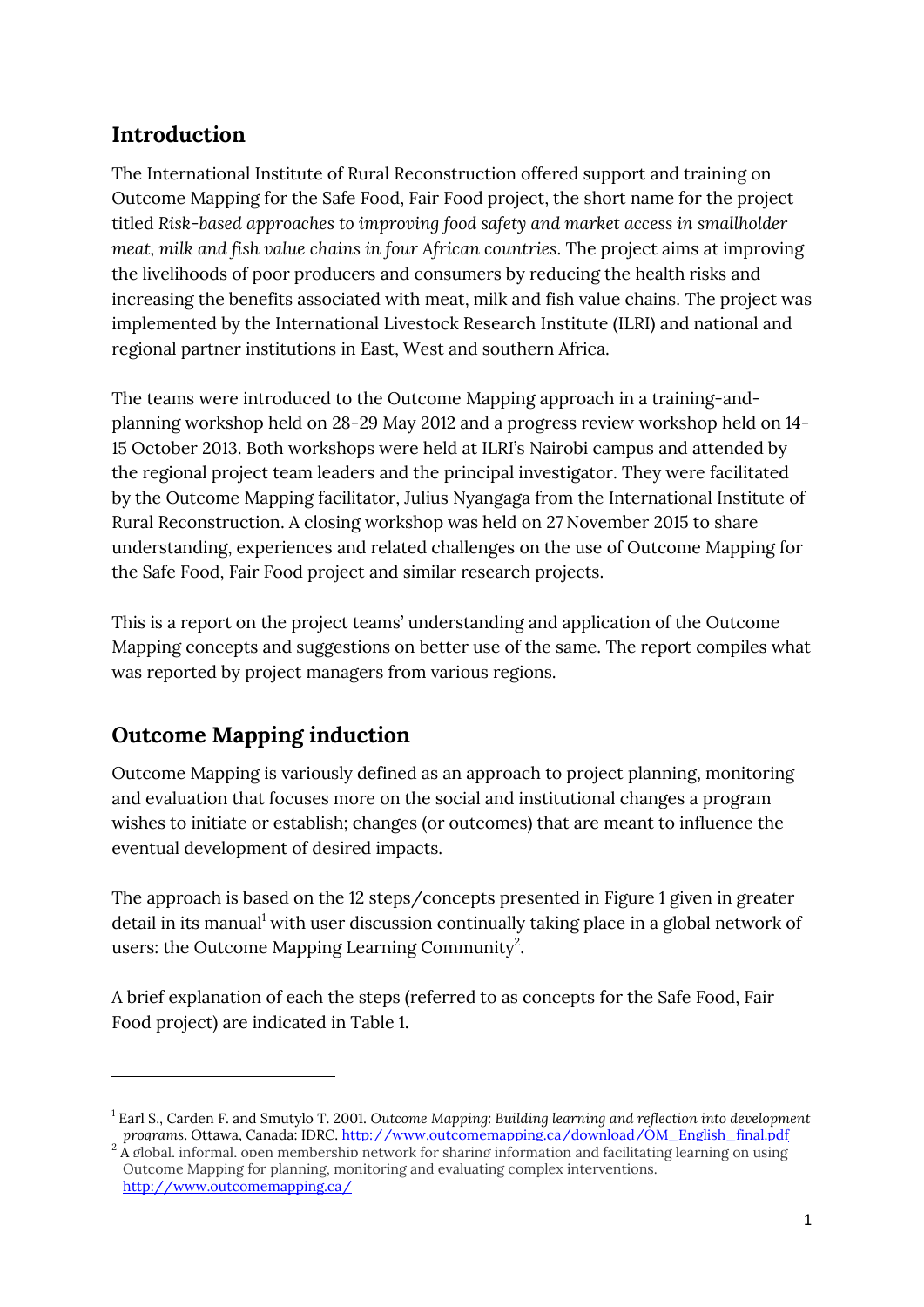|                                                     |                       | <b>Intentional Design</b>       |                            |
|-----------------------------------------------------|-----------------------|---------------------------------|----------------------------|
|                                                     | Step 1                | Vision                          |                            |
|                                                     | Step 2                | Mission                         |                            |
|                                                     | Step 3                | <b>Boundary Partners</b>        |                            |
|                                                     | Step 4                | <b>Outcome Challenges</b>       |                            |
|                                                     |                       | Step 5 Progress Markers         |                            |
|                                                     | Step 6                | <b>Strategy Matrix</b>          |                            |
|                                                     | Step 7                | <b>Organizational Practices</b> |                            |
|                                                     |                       |                                 |                            |
|                                                     |                       |                                 |                            |
|                                                     |                       |                                 |                            |
| <b>Outcome and Performance</b><br><b>Monitoring</b> |                       |                                 | <b>Evaluation Planning</b> |
|                                                     | Monitoring priorities |                                 | Step 12 Evaluation plan    |
|                                                     | Outcome journals      |                                 |                            |
| Step 8<br>Step 9<br>Step 10 Strategy journal        |                       |                                 |                            |

**Figure 1: The 12 steps of Outcome Mapping.**

*Source: Earl et al. (2001)*

| Table 1: The key Outcome Mapping steps/concepts explained |  |
|-----------------------------------------------------------|--|
|-----------------------------------------------------------|--|

| Outcome                                                    | <b>Brief description of contents</b>                                                                                                                                                                                                                                                                                                                                                                                                                                                                                                                                                    |
|------------------------------------------------------------|-----------------------------------------------------------------------------------------------------------------------------------------------------------------------------------------------------------------------------------------------------------------------------------------------------------------------------------------------------------------------------------------------------------------------------------------------------------------------------------------------------------------------------------------------------------------------------------------|
| Mapping                                                    |                                                                                                                                                                                                                                                                                                                                                                                                                                                                                                                                                                                         |
| step/concept                                               |                                                                                                                                                                                                                                                                                                                                                                                                                                                                                                                                                                                         |
| <b>Vision</b>                                              | The vision reflects the large-scale development-related changes that the program hopes<br>to encourage. It describes economic, political, social or environmental changes that the<br>program hopes to help bring about, as well as broad behavioural changes in key boundary<br>partners. The ultimate achievement of the vision lies beyond the program's capability;<br>however, its activities should contribute to and facilitate that end.                                                                                                                                        |
| <b>Mission</b>                                             | This is how the program intends to support the vision. It includes the areas in which the<br>program will work toward the vision, but is not a detailed list of all its activities. It<br>represents what the program wants to grow into as it supports the achievement of the<br>vision.                                                                                                                                                                                                                                                                                               |
| <b>Boundary</b><br>partners                                | These are the individuals, groups or organizations with whom the program interacts<br>directly and present opportunities for transformation that will show progression towards<br>the vision. They are called boundary partners because, even though the program will work<br>with them to effect change, it does not control them. The power to influence development<br>rests with them.                                                                                                                                                                                              |
| Outcome<br>challenges                                      | Outcomes are the effects of the program "being there", with a focus on behavioural<br>change of affected actors. An outcome challenge then describes the transformation in an<br>individual, group or institution if the program is extremely successful.                                                                                                                                                                                                                                                                                                                               |
| Progress<br>markers                                        | These are graduated indicators of progression identified for each outcome challenge that<br>the program is targeting. They show the complexity of the change process associated with<br>each boundary partner and are used to monitor achievements toward the desired<br>outcomes. They should advance in degree from the minimum one would expect to see the<br>boundary partner doing as an early response to the program's basic activities, to what it<br>would like to see them doing, to what it would love to see them doing if the program were<br>having a profound influence. |
| Project matrix<br>or map                                   | These are the activities (and outputs) that will be used by the program to contribute to the<br>achievement of an outcome. A matrix is used because the activities are usually a mixed set<br>of approaches whose combination presents the greatest potential for success.                                                                                                                                                                                                                                                                                                              |
| Organizational<br>practices                                | The program, as a change agent, is expected to implement practices that make it more<br>effective in its mission. Taken together, these organizational practices describe a well-<br>performing organization that has the potential to sustain change interventions over time.                                                                                                                                                                                                                                                                                                          |
| Steps 8 to 11:<br>Outcome and<br>performance<br>monitoring | Through monitoring the outcomes, the activities and outputs and the functioning of a<br>program as an organizational unit, Outcome Mapping unites process and outcome<br>evaluation.<br>This is a method for the program to identify its evaluation priorities and develop an                                                                                                                                                                                                                                                                                                           |
| Step 12:<br>Evaluation<br>planning                         | evaluation plan                                                                                                                                                                                                                                                                                                                                                                                                                                                                                                                                                                         |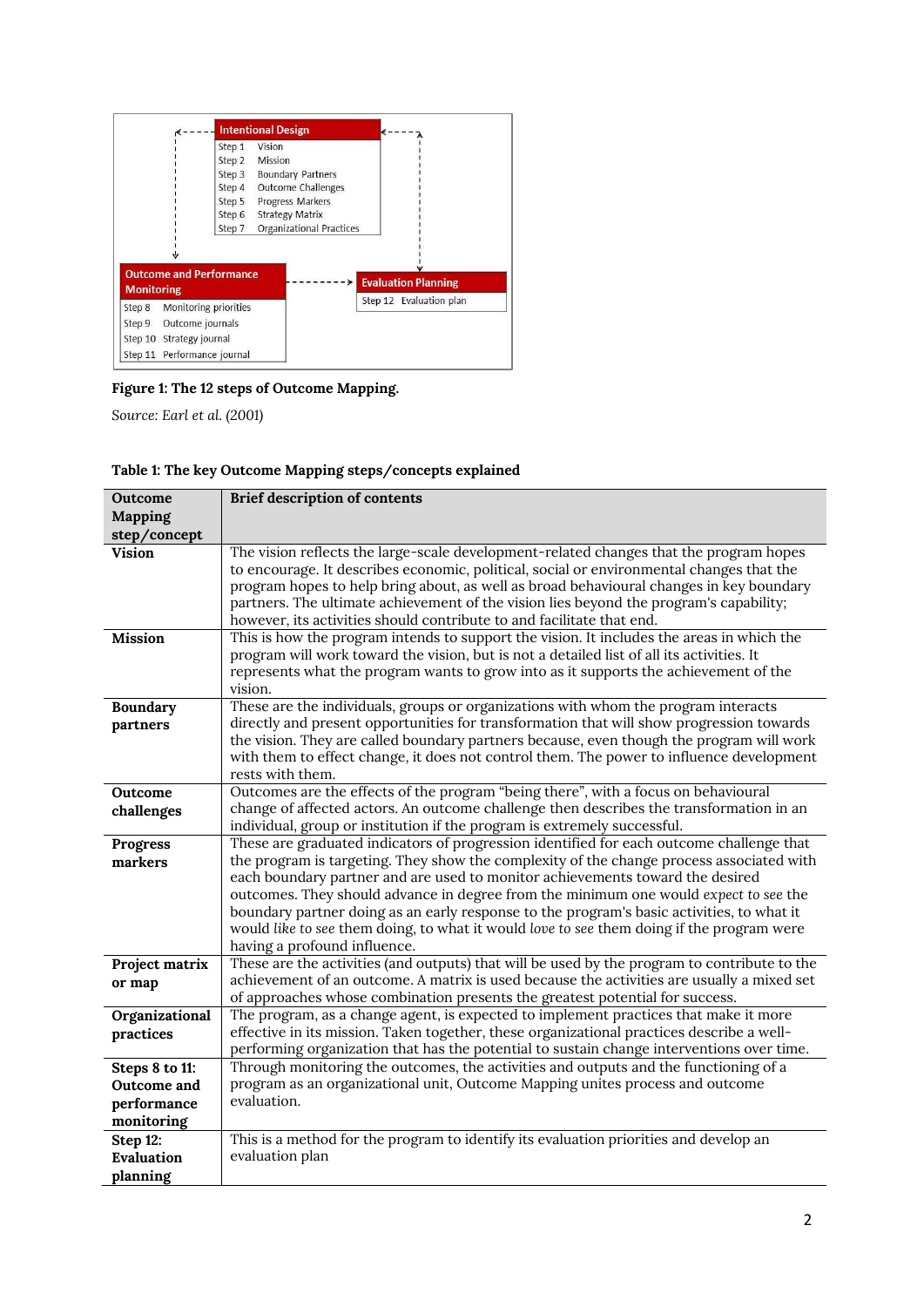In the first training workshop and subsequent review, the project teams were asked to apply all steps except organizational practices and evaluation planning.

# <span id="page-6-0"></span>**Outcome Mapping application analysis**

To analyse how the project teams had understood and applied each of the Outcome Mapping concepts that had been presented, a template was sent to them. The template is shown in Appendix 1 and the comparative responses that were given by the teams are in Appendix 2.

The remainder of the report shows how each of the three project teams (described as eastern, western and southern teams) reported their understanding and application of the various Outcome Mapping concepts as were presented and supported in the course of the project.

# <span id="page-6-1"></span>**Understanding and applying Outcome Mapping in the regions**

# <span id="page-6-2"></span>*The vision*

All the three team leaders indicated that they understood the concept and how it was applied. All team leaders pointed out that the vision statement helped describe the target goal in clearer detail. The southern team leader stated that the vision helped narrow down a broader overall project vision, clarify actionable targets and support informed decision-making. The vision statement should be developed through participatory processes. In this way, all stakeholders, including the boundary partners, get to understand the change the project was targeting and their respective roles in supporting its realization. The eastern team vision (developed with the project's stakeholders) included *'a built capacity of the actors in issues related to food hygiene and safety, standards organization in the partner states engaged with national research organizations to establish appropriate (practical, achievable) incentive-based standards for improved compliance in the sector and infrastructure (institutions and physical) established to help the sector to access markets*. The team mentions challenges to the concept's understanding as the 'setting of standards for formal and informal food markets and funds for the infrastructure that would help access the market(s)'. It is not quite clear how this was a constraint. The leader of the western team had no problem understanding the vision but reported challenges of how to *'involve the decision-makers'* and suggested *'engaging with regional economic organizations'* for better development of the concept.

A project or program may change a vision statement but this will depend on the timeline. For the Safe Food, Fair Food project which only ran for about three years, the program and regional projects did not change their vision statements.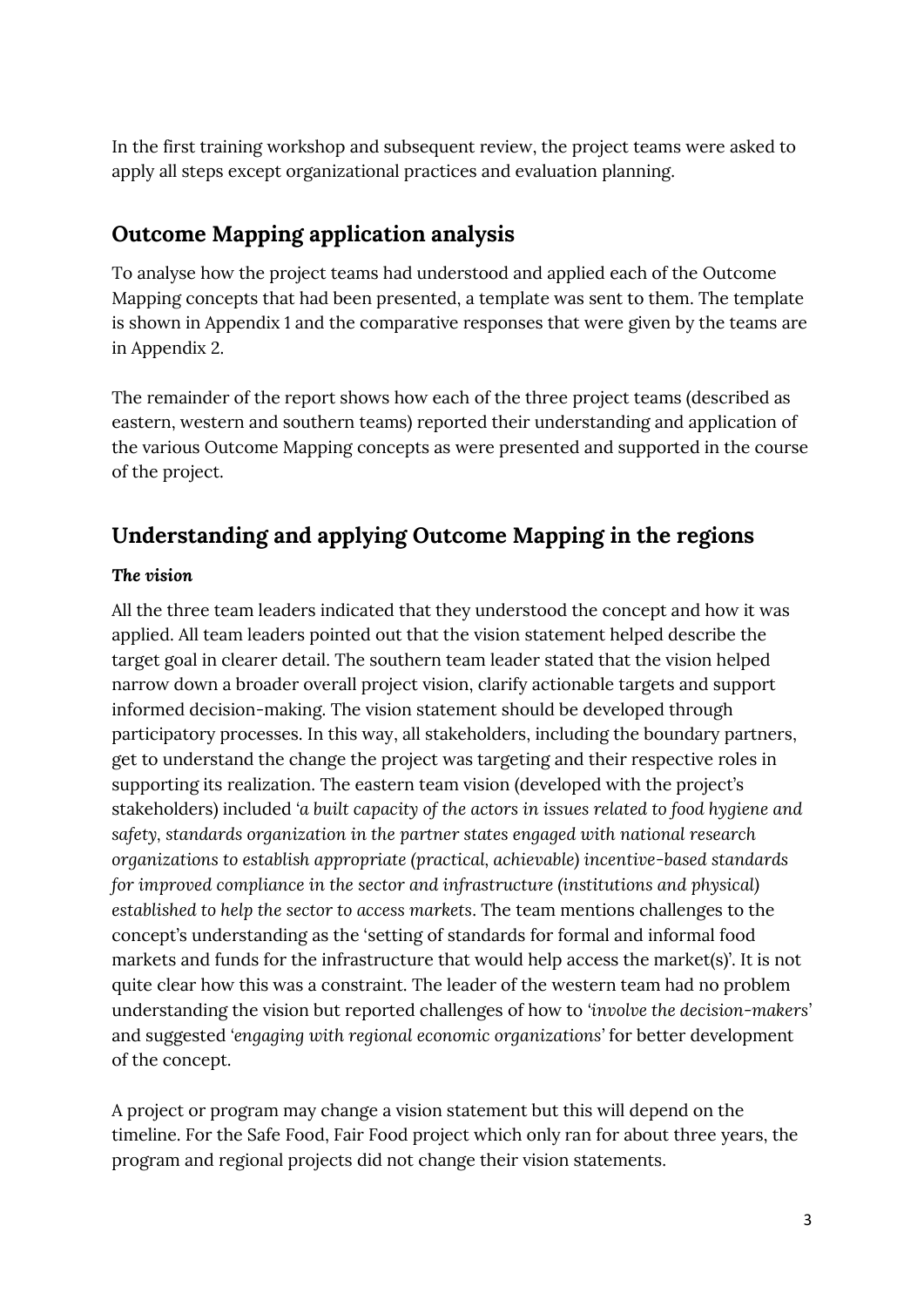### <span id="page-7-0"></span>*The mission*

Only two teams reported on the extent to which they understood this concept: the western and southern teams. The western team indicated that the concept would be have been better used with '*Engagement of the ministry in charge of food and nutrition and health'*. It is not clear how this would have helped.

### <span id="page-7-1"></span>*Boundary partners and their outcome challenges*

The three team leaders indicated that they understood the concept, although the eastern team reported that partners *'were never informed of their classification'*. Challenges reported in all the three regions include inadequate engagement and ambitious suggestions of boundary partners. Table 2 shows the boundary partners that had been identified by the project teams.

| Project         | <b>Eastern</b>               | Western                           | Southern                           |
|-----------------|------------------------------|-----------------------------------|------------------------------------|
| team            |                              |                                   |                                    |
| <b>Boundary</b> | Policy group                 | <b>Regional organizations</b>     | <b>Regulatory bodies and</b>       |
| partners        | Hygiene divisions in the     | Economic Community of West        | policymakers                       |
|                 | Ministry of Health, Ministry | African States                    | Southern African Development       |
|                 | of Livestock, food safety    | Economic and Monetary Union of    | Community (food safety             |
|                 | authorities, local           | West Africa                       | committee)                         |
|                 | authorities                  | Food and Agriculture Organization | Food safety departments at the     |
|                 | EAC, bureaus of standards    | of the United Nations (FAO)       | Ministry of Agriculture, Health    |
|                 | Include livestock and health | World Health Organization (WHO)   | and any other ministries           |
|                 | desk, animal foods standard  | United Nations Industrial         | Bureaus of standards               |
|                 | officers                     | Development Organization (UNIDO)  | World Organisation for Animal      |
|                 | Academia and research        | National government (Côte         | Health                             |
|                 | Institutions                 | d'Ivoire)                         | WHO, FAO, UNIDO                    |
|                 | Deans of Veterinary and      | Ministry of Agriculture           | African Union-Interafrican         |
|                 | Public Health Schools, Food  | Ministry of Livestock Production  | <b>Bureau for Animal Resources</b> |
|                 | Science, Inter-University    | Ministry of Health                | Academic and research              |
|                 | Council for East Africa,     | Ministry of Infrastructure        | institutions                       |
|                 | <b>Regional Universities</b> | <b>Producer organizations</b>     | Centre for Agricultural            |
|                 | Forum for Capacity Building  | <b>Association Nationale des</b>  | Research and Development for       |
|                 | in Agriculture (RUFORUM),    | Organisations Professionnelles de | Southern Africa                    |
|                 | national agricultural        | Côte d'Ivoire (producteurs)       | National Agricultural and          |
|                 | research systems             | Association pour le Développement | Health Research Institutes         |
|                 | Producers, informal          | des Cultures Vivrières Intensives | Universities, departments of       |
|                 | marketing and consumer       | (producteurs)                     | veterinary medicine, food          |
|                 | organizations                | Filière bétail viande             | science                            |
|                 | Organized groups dealing     | Fédération Nationale des          | <b>RUFORUM</b>                     |
|                 | in informal animal-source    | Coopératives du Vivrier de Côte   | Intermediary and end users         |
|                 | food products                | d'Ivoire (commerçants)            | Food handlers' groups or           |
|                 |                              | <b>Consumer organizations</b>     | associations                       |
|                 |                              | L'association de consommateurs    | National producer associations     |
|                 |                              | libre en Côte d'Ivoire            | Consumer associations              |
|                 |                              | <b>Research centres</b>           |                                    |
|                 |                              | Ecole Inter Etats des Sciences et |                                    |
|                 |                              | Médecine Vétérinaires de Dakar    |                                    |
|                 |                              | Institut Pasteur                  |                                    |
|                 |                              | Universities                      |                                    |
|                 |                              | Platforms like AfriqueOne         |                                    |

*Source: Original project planning reports (intentional designs) developed in 2012*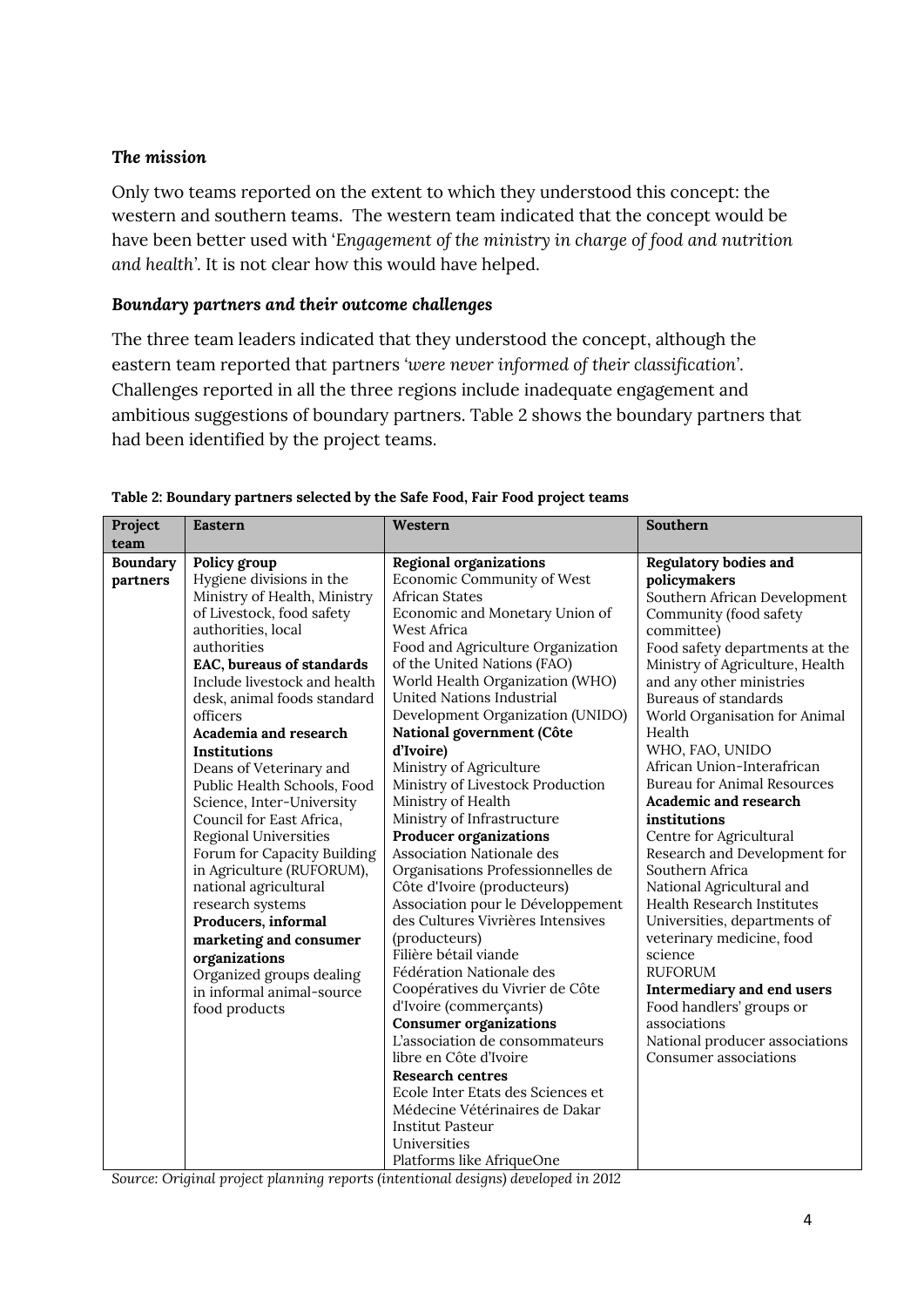The eastern and western teams pointed out the challenges encountered when involving or interacting with stakeholders. For the eastern team, this was mostly with the East African Community (EAC) desk which *'proved a big hurdle'*. The project had not been able to reach the Regional Universities Forum for Capacity Building in Agriculture (RUFORUM), national agricultural research systems (NARS) and the Inter-University Council for East Africa (IUCEA) and the (supply) chain actors. The team recommends developing realistic and achievable goals and expectations, which implies wise selection of partners to support.

The western team reported that a targeted consumer association was not strong and their influence was very limited. The team also reported that there was '*more training at academic level and less training at institution level and ministries'*. The southern team reported that they were *'far too optimistic in the number of boundary partners that [they] intended to interact with'* but did not give any suggestion.

All three teams reported that they understood the concept of outcome challenges, although the southern team indicated that the project was not able to address the outcome challenges due to lack of funds, which is understandable. It is for this reason that at the closing workshop, the following recommendation was made in the project's identification of boundary partners.

## **In selecting boundary partners:**

- 1. A change agent (a project or organization) should only try and work with three to six boundary partners. The more boundary partners there are, the more challenging it will be to engage, support and monitor developments. Fewer boundary partners will mean that the change agent has accepted a wider set of assumptions that all supporting factors will be in place.
- 2. The selection of these boundary partners should be guided by a stakeholder analysis that uses the following selection criteria:
	- a. The ease with which the project change agent can interact
	- b. The power of the boundary partner to influence transformation to vision
	- c. Where evidence of transformation will be an indication of progress

## **Can you change boundary partners? When?**

The participants agreed that it was acceptable and even expected for a change agent to change the set of boundary partners they were working with in various ways, such as, through re-classification (and inclusion), dropping or adding others. Such changes may be done during scheduled progress or performance reviews.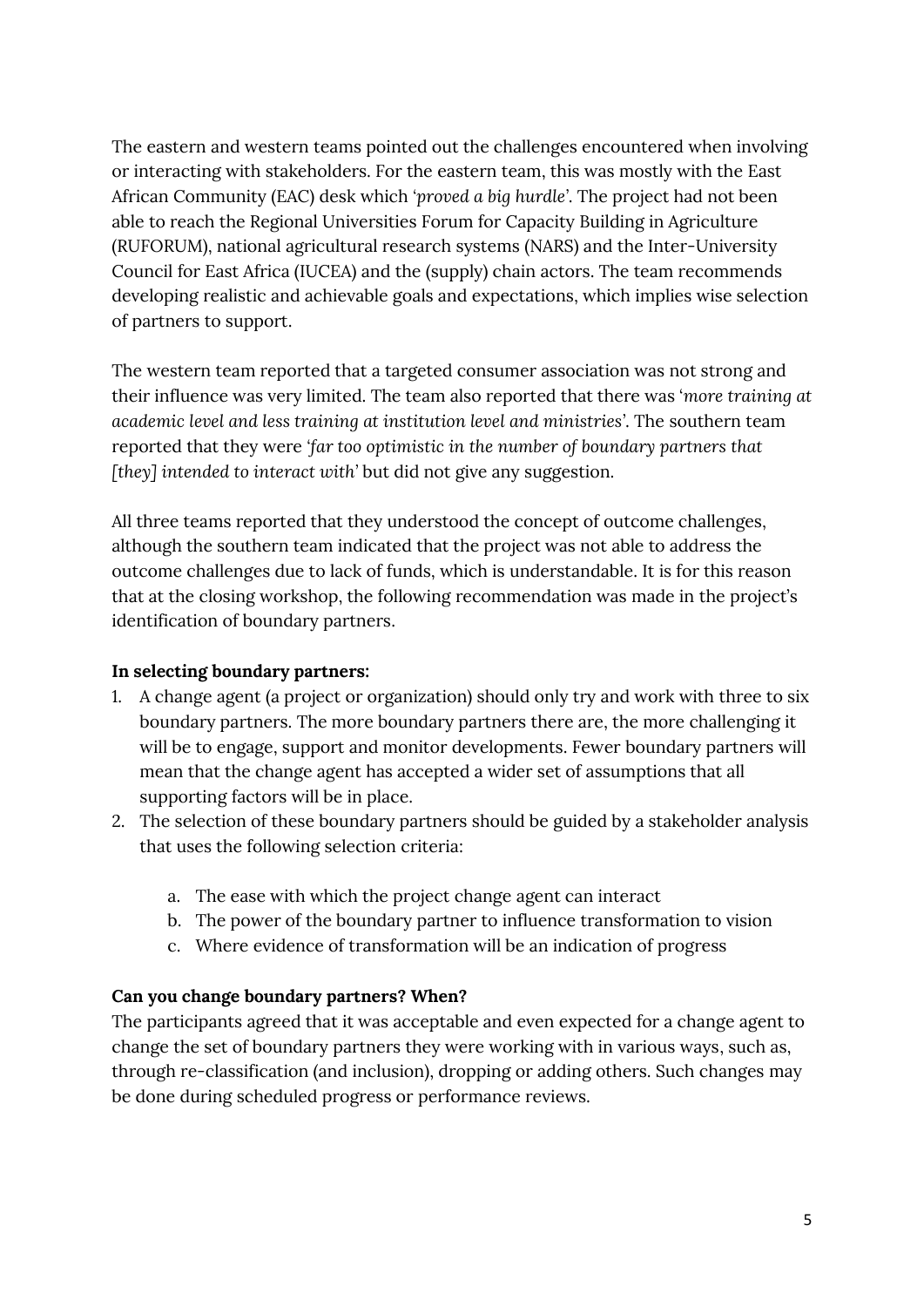### <span id="page-9-0"></span>*Progress markers*

All three teams reported that they understood this concept. The eastern and western teams even reported the extent to which progression was made. The eastern team particularly pointed out that some *'expectations might have been too high'*.

### **Outputs and outcomes in capacity development projects**

The participants agreed that as research institutions or projects, most of their outputs were related to information sharing and capacity development. However, it was challenging to identify and report on the outcomes beyond those immediate results since they may not be in continued contact with the training or information recipients. For example, how do you identify and document outcomes of workshop and conference participants where you have presented a paper? They were advised that outcomes of such change agent process can be wide-ranging along the knowledge-attitude-practice continuum and attempts can be made to track them using the framework in Figure 2.

| <b>Outcome</b>              | Knowledge | <b>Attitude</b> | <b>Skills</b> | Practice |
|-----------------------------|-----------|-----------------|---------------|----------|
| transformation              |           |                 |               |          |
| Individual change           |           |                 |               |          |
|                             |           |                 |               |          |
| Organizational reform       |           |                 |               |          |
| (as a result of the         |           |                 |               |          |
| individual change)          |           |                 |               |          |
| <b>Institutional reform</b> |           |                 |               |          |
| (as a result of the         |           |                 |               |          |
| individual and              |           |                 |               |          |
| organizational changes)     |           |                 |               |          |

#### **Figure 2: The range of outcomes that are supported and can be tracked and documented by research and academic agents.**

The more the observed transformation falls towards the right and bottom of the framework in Figure 2, the more substantive the outcome. For research and academic projects like Safe Food, Fair Food project, some of the outcomes that can be identified include how related findings have been used to influence further research (by students or other researchers), technology uptake and institutional or policy reform.

## <span id="page-9-1"></span>*Strategy matrices and project strategies*

This was the one concept that was reportedly not understood or used. The eastern team indicated that they did not understand the concept and hence did not develop any matrix. The southern team did not use a strategy matrix at all and in subsequent interviews, cited funds as a crucial limiting factor. The western team understood what strategy matrices were about but was not able to use them due to funding constraints.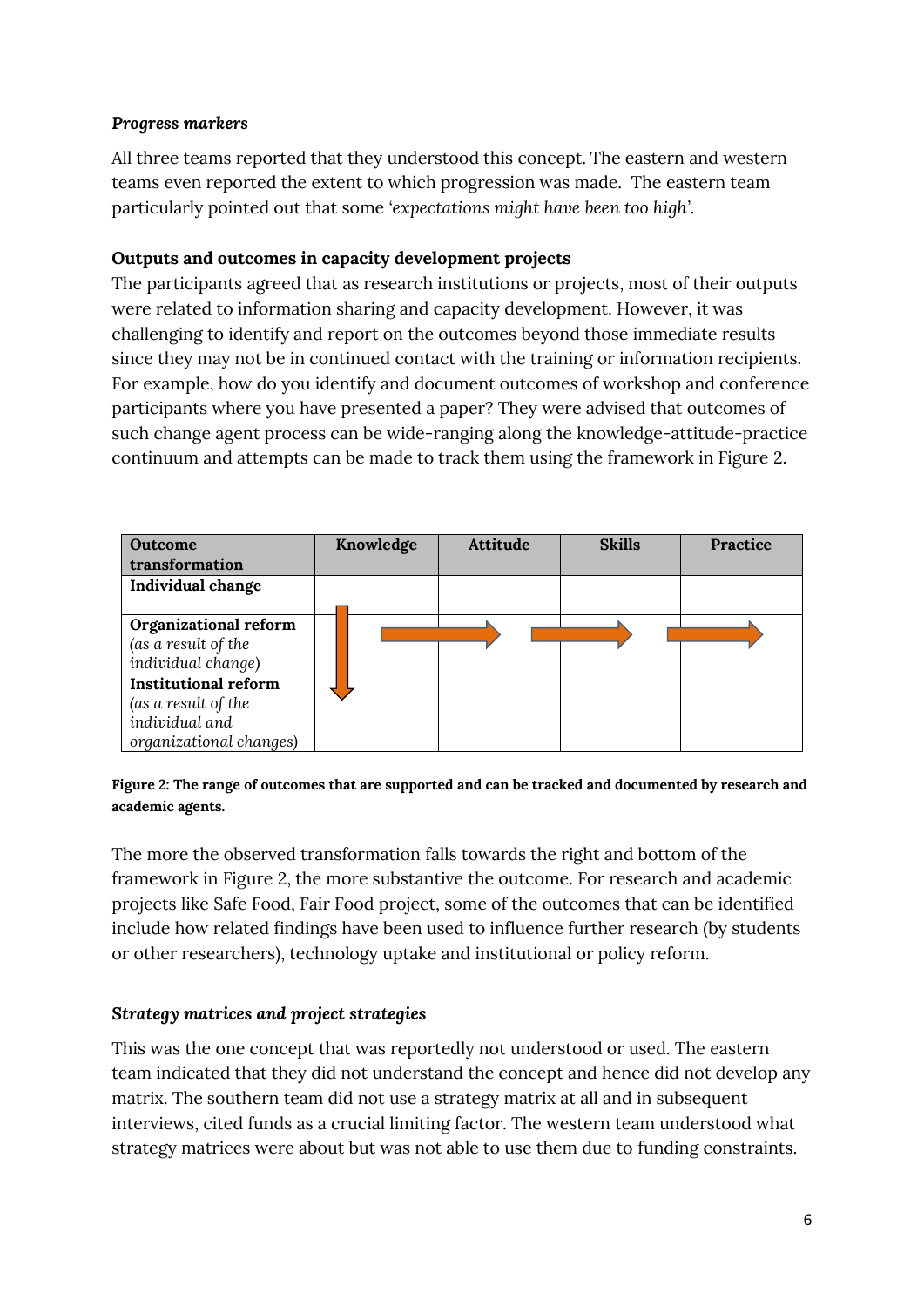This could imply that they had a matrix (that is, suggested support activities) but were not able to apply it due to limited resources.

# <span id="page-10-0"></span>*Monitoring the Outcome Mapping framework and journals*

This section was not applied fully as none of the project teams gave any information about this or showed how they understood or used monitoring systems. This was expected because during the introduction and review meetings, there was not enough time to explain and discuss how the project teams could monitor the projects, possibly by use of journals. A member of the southern team reported that one of the projects she was engaged in (the imGoats project, [http://imgoats.org\)](http://imgoats.org/) had field staff filling the monitoring journals to track progress but *"they [field staff] are not strong in completing the forms".*

The teams were advised to develop monitoring frameworks that contain all the listed progress markers, with a provision of how to report the extent to which progress is being realized. An example was used, reproduced in Figure 3.

| <b>Name of Boundary Partner:</b>                                                                                                                       |                               |                                    |                                                              |  |
|--------------------------------------------------------------------------------------------------------------------------------------------------------|-------------------------------|------------------------------------|--------------------------------------------------------------|--|
| <b>Outcome challenge:</b>                                                                                                                              |                               |                                    |                                                              |  |
| Level of achievement                                                                                                                                   | $L$ (=Low)                    | $M$ (=Medium)                      | $H$ (=High)                                                  |  |
| Expect to see<br>Or P1 changes                                                                                                                         | "One or two people"<br>aware" | "Half the department"<br>is aware" | "All people in<br>organization aware<br>and ready to change" |  |
| Like to see<br>Or P2 changes                                                                                                                           |                               |                                    |                                                              |  |
| Love to see<br>Or P3 changes                                                                                                                           |                               |                                    |                                                              |  |
| Other changes (behavioural transformation in other actors; both positive [in support of<br>vision] and negative [constraining progression to vision]): |                               |                                    |                                                              |  |
| Project strategy that have affected those changes:                                                                                                     |                               |                                    |                                                              |  |
| Other (external/non-project) factors that have affected the changes reported above:                                                                    |                               |                                    |                                                              |  |

### **Figure 3: Template of a monitoring framework that can be applied in tracking and reporting outcomes.**

There are various ways such journals can be used, including filling out reports in hard copy or online databases that allow quick extraction and use of the information. Teams can also use scheduled face-to-face forums (review meetings) to discuss and agree on what has progressed.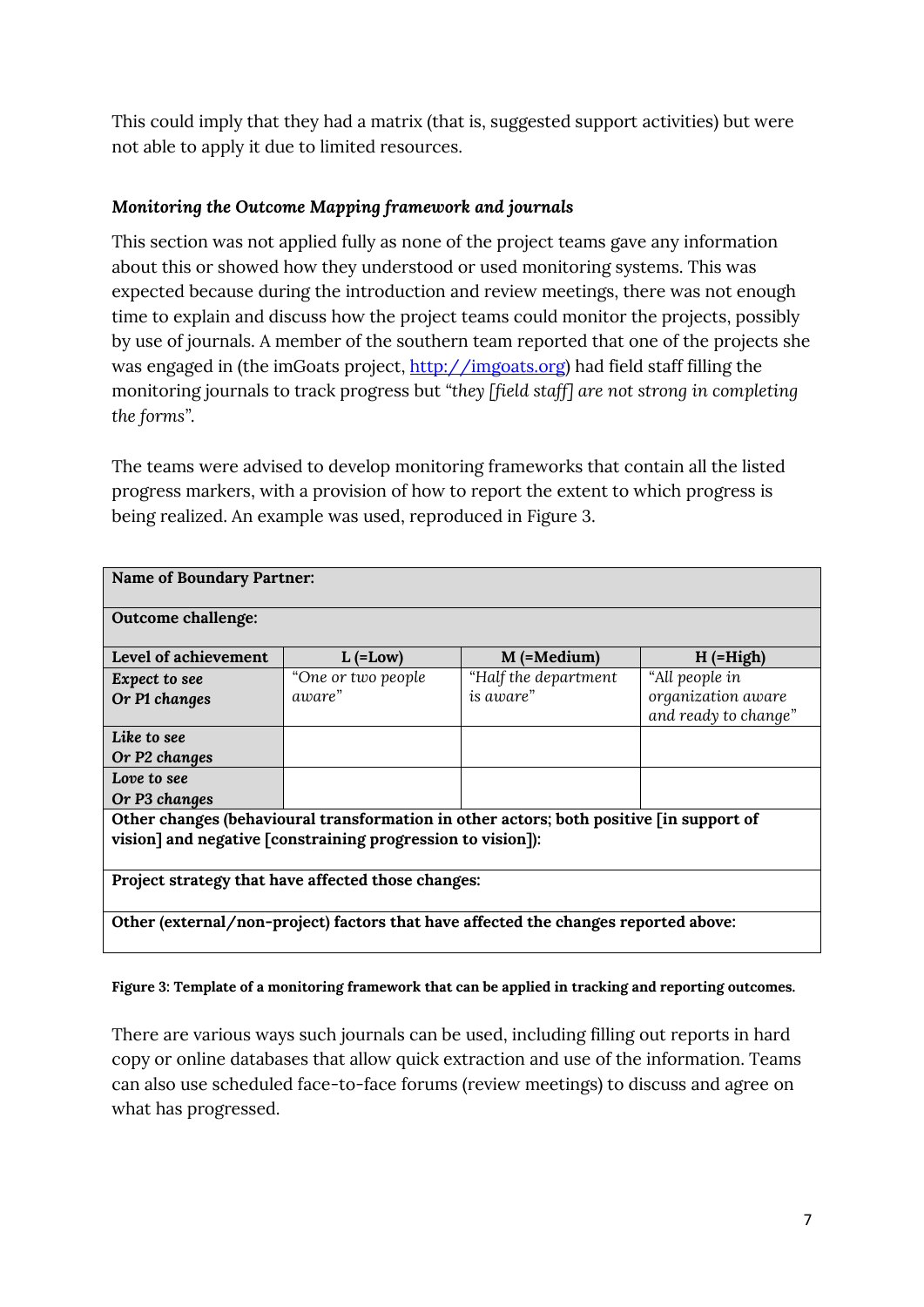Research and academic projects are likely to have students or junior researchers who can either be hired to fill the journals or encouraged to collect the information as part of a research project.

### <span id="page-11-0"></span>*Using the Outcome Mapping approach elsewhere*

All three project teams reported that they had used Outcome Mapping elsewhere (other than the Safe Food, Fair Food project). The eastern team was planning to use Outcome Mapping in an upcoming *Safe Food, Safe Dairy* project that would be implemented through Farmer Field Schools. The team intended to use a 'move the base' approach to train farmers at the grassroots on aflatoxin management in dairy products. Once empowered, these farmers would then lobby relevant government ministries to act. Some of the approaches to be used will be training East Africa players on relevant laboratory data analysis while the farmers would be trained in theory and also by use of demonstration farms. This is a plan and hence not much can be said about the effectiveness of Outcome Mapping application for the project's goals.

The western team indicated that they applied Outcome Mapping concepts in 'the frame of Afrique One' and a project on risk characterization of *Streptococcus infantarius* subsp. *infantarius* isolated from African fermented dairy products.

The southern team supported the use of Outcome Mapping in two projects: (1) the imGoats project (2011-13), but only with project staff from ILRI and two implementing non-governmental organizations $3$  and (2) an innovative beef value chain development project (2013 to date) also with external partners (boundary partners).

## **Outcome Mapping in evaluation**

1

During the closing workshop, the project team leaders asked for guidance on how to use Outcome Mapping for evaluation. Project evaluations can be based on three designs: standard evaluation, utilization focused evaluation and outcome harvesting. The following advice was given.

## *Outcome Mapping for standard evaluation*

Such evaluations expect the results to be compiled using the Organisation for Economic Co‑operation and Development criteria of **relevance, effectiveness, efficiency, impact**  and **sustainability**. Data are collected and analysed on the extent to which the project answers to those criteria. Outcome Mapping data contributes to effectiveness by providing information on the extent to which targeted behavioural change has been achieved. It also serves the efficiency parameter when the project interventions are

 $^3$  The use of Outcome Mapping by the imGoats project has been published in an ILRI research brief. Taye, H., Swaans, K. and Hendrickx, S. 2014. *Using outcome mapping as a monitoring and management tool in a small ruminant value chain project*. ILRI Research Brief 18. Nairobi, Kenya: ILRI.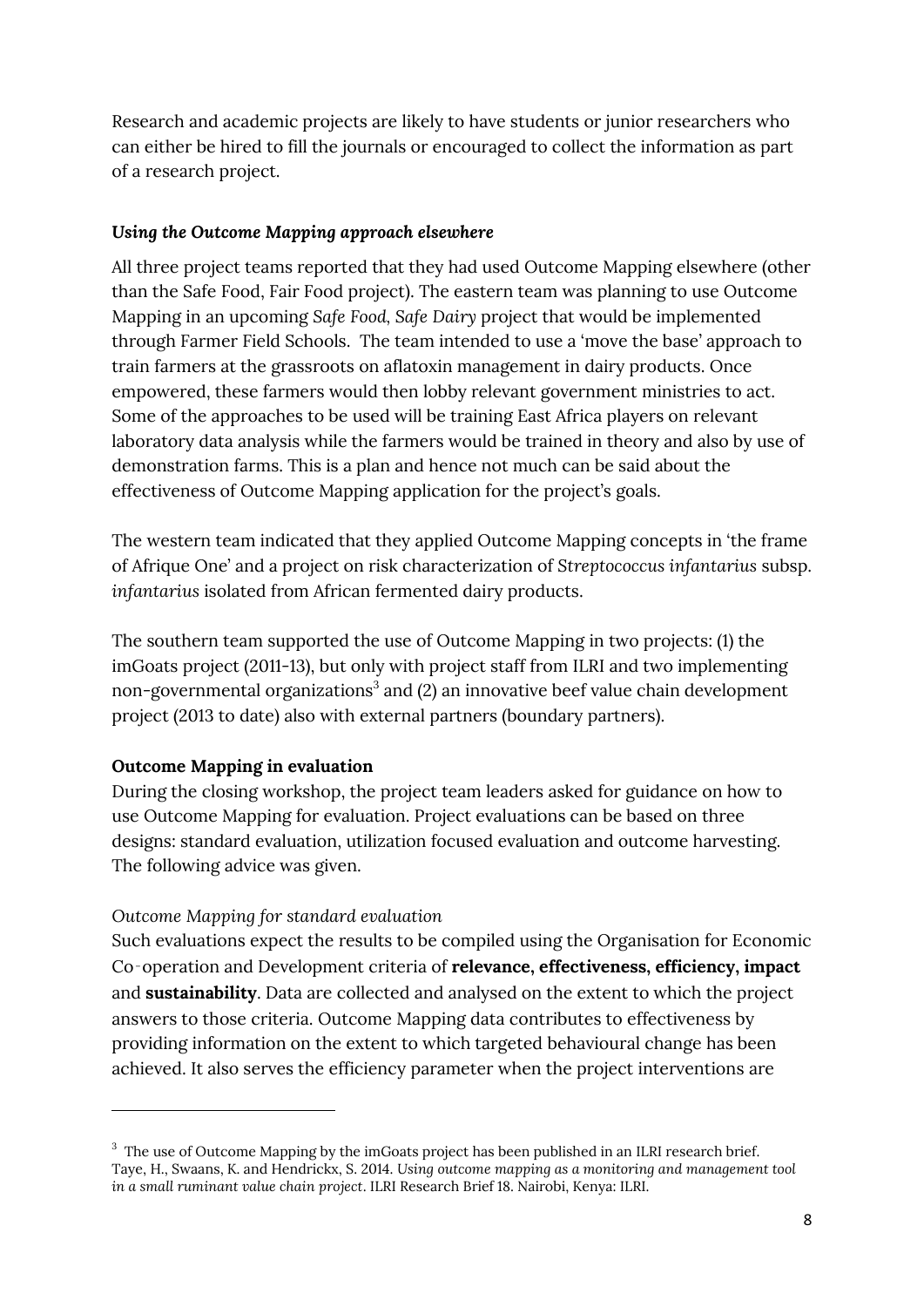analysed to establish their worth in input compared to the effect and impact. Outcome Mapping will also serve the criteria of sustainability if this had been built into the design, that is, the extent to which the project's mission had been achieved by building the capacity of relevant stakeholders to continue the mission beyond the project.

# *Utilization focused evaluation4,5*

Here, the evaluation is strongly guided by the users of the study who, through the intended uses, will develop key evaluation questions for the data required. If the evaluation questions require an understanding of how stakeholders have transformed and/or which project interventions were most effective, Outcome Mapping provides answers from observed outcome changes and applied project strategies.

# *Outcome harvesting<sup>6</sup>*

This is an off-shoot of the Outcome Mapping methodology where an evaluator investigates observed changes (in retrospect) that may be related to the project and the project strategies that may have contributed to them. The transformations studied are stakeholder behavioural changes that may have been supported by the project's cause or supportive strategies.

# <span id="page-12-0"></span>**Discussion**

1

Although all teams indicated that they understood most of the Outcome Mapping concepts, notable gaps were observed in their application. In developing the **vision**, the eastern team leader referred to challenges in establishing food standards for formal and informal sectors and the inadequacy of funds to establish the necessary infrastructure as the main limitation. However, an Outcome Mapping vision is meant to be an inspiring goal without any reservation. The project is supposed to describe the vision as a holistic dream that may not be fully achieved but which provides a direction to work towards. The southern team leader had overcome this challenge by indicating that their Outcome Mapping vision helped narrow down a broader overall project goal. This implies that they developed a goal that was in line with the project's specific targets and possibly achievable.

Outcome Mapping is meant to be a very participatory process with the change agent (in this case, the project teams) engaging stakeholders in the design, implementation and monitoring of the project. The eastern team indicated that *'actors attended meetings'*, and this may have helped develop the vision. The western team reported that they had

<sup>4</sup> Patton, M.Q. 2008. *Utilization-focused evaluation.* Thousand Oaks, CA: Sage.

<sup>5</sup> Patton, M.Q. 2012. *Essentials of utilization-focused evaluation*. Thousand Oaks, CA: Sage.

<sup>6</sup> Ricardo Wilson-Grau and Heather Britt. *Outcome Harvesting.* May 2012 (Revised November 2013). [http://www.outcomemapping.ca/download/wilsongrau\\_en\\_Outome%20Harvesting%20Brief\\_revise](http://www.outcomemapping.ca/download/wilsongrau_en_Outome%20Harvesting%20Brief_revised%20Nov%202013.pdf) [d%20Nov%202013.pdf](http://www.outcomemapping.ca/download/wilsongrau_en_Outome%20Harvesting%20Brief_revised%20Nov%202013.pdf)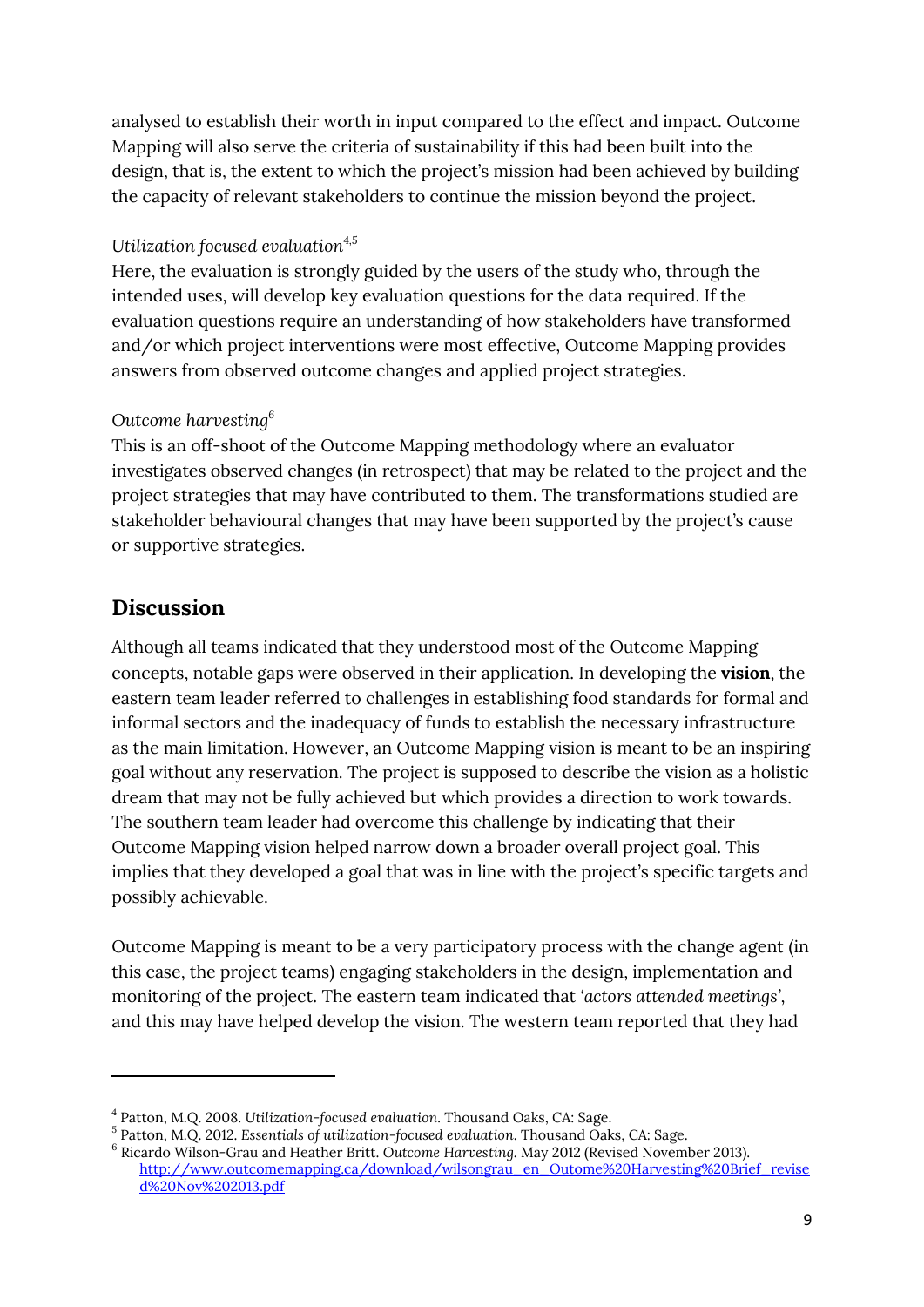challenges of how to '*involve the decision-makers'* and suggested *'engaging with regional economic organizations'* would have helped.

The **mission** is supposed to be a presentation of what the project is and its strategic position for the vision, without going into details of specific activities. This may refer to the project sector (or professional/technical background), the types of stakeholders the project intends to engage with and even why. The mission is not meant to be a strict deliverable and the reflections by the eastern and western teams about challenges in interacting with certain stakeholders should not have been a constraint in the development their missions. The better way of approaching this would have been to only to state the types of partnerships the project expected to work with or reach out to. The extent to which this is achieved can best be captured in reviews and progress reports.

The concept of **boundary partners** (and how they would be transforming, which comes later as outcome challenges and progress markers) is a fundamental principle in the successful application of Outcome Mapping. The concept starts with who is identified as a boundary partner. The Outcome Mapping approach presents a framework of transformation and encourages teams to work with boundary partners within their sphere of influence (Figure 4).



**Figure 4: A project's sphere of control, influence and interest for choice of boundary partners**.

The number of boundary partners should also be within the project's capability of reach and influence, and it is recommended that teams work with four to six boundary partners.

All the three project teams were mainly composed of the single leader (because there is no indication that there were other close working members) and had challenges interacting with the extensive list of boundary partners they identified (Table 2). As a result, by the end of the project the eastern team reported that *'RUFORUM, NARS and IUCEA have not been approached and the project has not moved to the chain actors'* and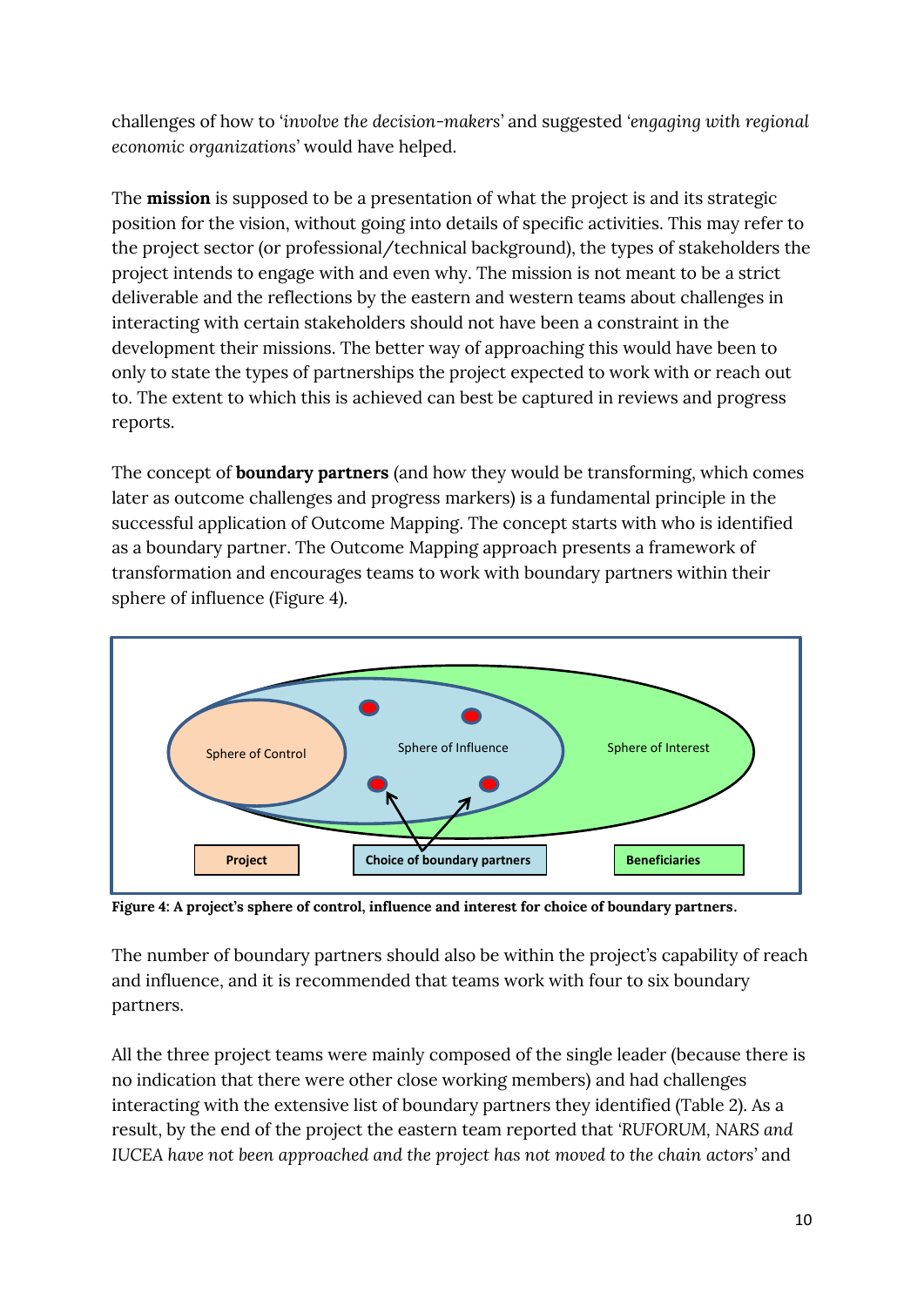the southern team indicated that they were *'far too optimistic in the number of boundary that [they] should have interacted with'*.

The teams reported that they understood what an **outcome challenge** was but more needs to be done to demonstrate this. For example, the southern team reported that they could not support an outcome challenges due to lack of funds. Yet the outcome challenge is supposed to be the most ideal behavioural state in a selected boundary if the project had the most successful transformational effect. The project's support may be constrained to fully achieve such change due to resources at its disposal, among other factors, but that does not mean the team sets limits when developing the outcome challenge. The description of a boundary partner's outcome challenge is best done when identifying who they are. The outcome challenge is supposed to be either the vision status behaviour or what the boundary partner should be when fully supporting the vision.

It is for this reason that the use of the template in Figure 5 is proposed when identifying boundary partners and suggesting their outcome challenge. Note that there should be one outcome challenge for each boundary partner, which implies that project teams should be cautious in identifying the boundary partners they should work with.

| <b>Identity of boundary</b> | Why?                                                                                                                 | <b>Outcome Challenge</b>                                         |  |
|-----------------------------|----------------------------------------------------------------------------------------------------------------------|------------------------------------------------------------------|--|
| partner                     |                                                                                                                      |                                                                  |  |
| Single                      | Who exactly is implied by the                                                                                        | The ultimate desired                                             |  |
| name/category/title,        | identity:                                                                                                            | behaviour that will imply full                                   |  |
| etc. used for boundary      | List or describe                                                                                                     | delivery in support of the                                       |  |
| partner                     | Their expected roles and functions:<br>Why identified, which must be in line<br>with the project vision              | vision.<br>This could be the direct<br>opposite of the (limiting |  |
|                             | The baseline/current behavioural                                                                                     | baseline behaviour)                                              |  |
|                             | status:<br>The (current) behaviour that limits<br>full delivery of their roles/functions<br>in support of the vision |                                                                  |  |

**Figure 5: How to describe boundary partners and develop their outcome challenge.**

So the western team would have to work more to clarify what they meant by their outcome challenges and suggestion for better use of the concept. It may have been the choice of boundary partner for they reported that a *'targeted consumer association was not strong and their influence is very limited'*. When the team reports that there was '*more training at academic level and less training at institution level and ministries'*, it may mean that the training was directed at the 'wrong' boundary partner; this is a mission and strategy issue.

**Progress markers** are supposed to be milestones of gradual transformation from the current status to expected and finally to the most desired behavioural change in a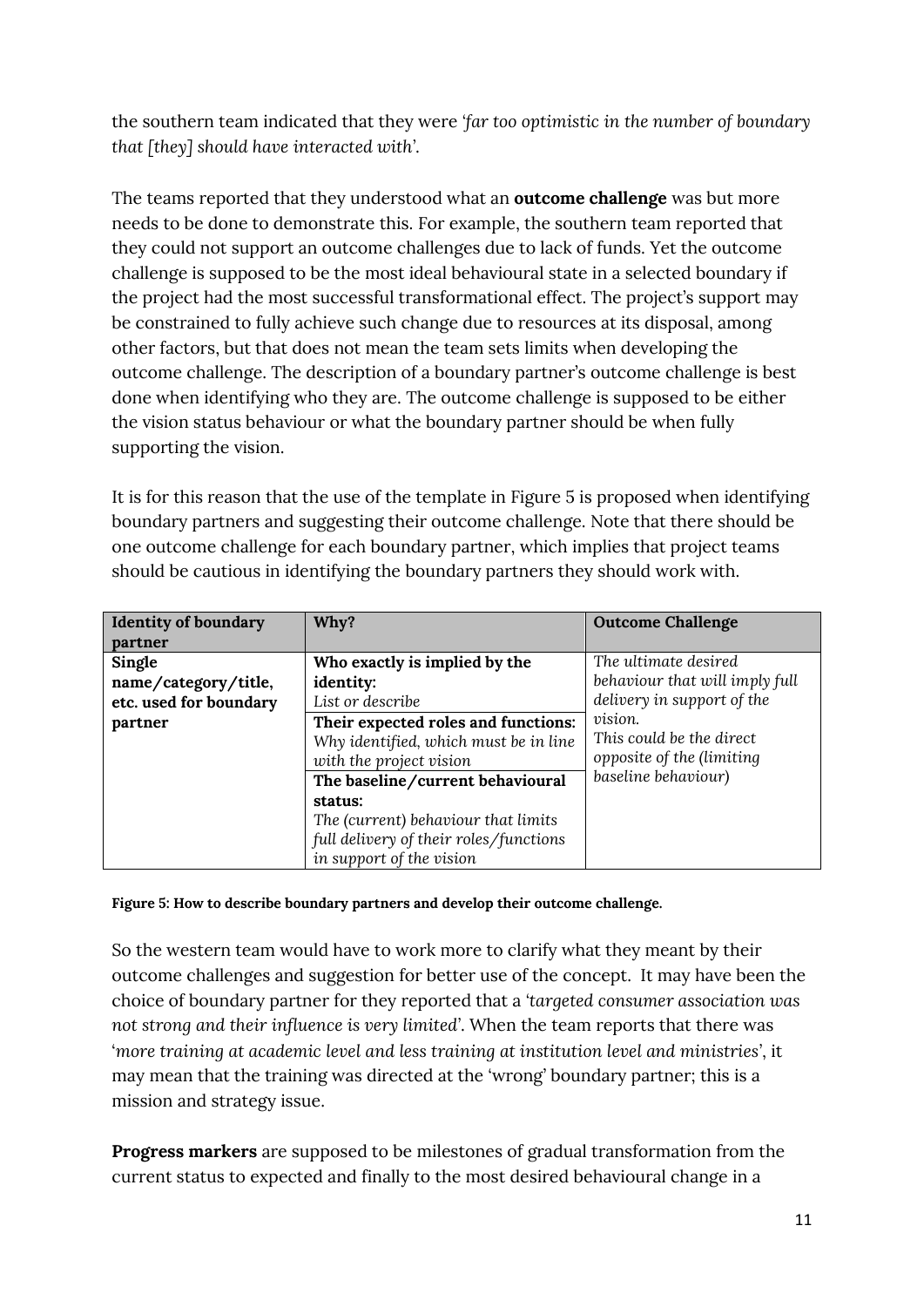boundary partner. Progress markers are a recognition that the ideal change (**outcome challenge**) may not be achieved at once and a project will have to be patient (and usually tactful) as they describe expected transformation from current boundary partner's status to most ideal change. When participatory projects involve the boundary partners in developing the progress markers, they stand a better chance of achieving the change pathway. The three teams reported that they had no problem understanding the concept. Two teams indicated that they may not have achieved what was originally laid out, suggesting that either the outcome challenge was too ambitious or the change pathway was not given much consideration.

There is reported inadequacy with understanding of the use of the project's **strategy matrix**, which is a way of developing its supporting activities and outputs to support the **boundary partners** and their transformation (the project's outcomes). All project teams carried out various activities to support target outcomes. These included organizing meetings and training sessions and dissemination of research findings. However, these were not developed through the use of any systematic arrangement. The **strategy matrix** is meant to be a way of developing innovative, and possibly less costly, suggestions of how to support outcomes but most teams reported that their budgets were a big limitation.

As mentioned earlier, not much time was allocated to monitoring systems during the training and review workshops and it was, therefore, not a surprise that little was done towards this end. The project teams did not develop or use any **monitoring processes**. The southern team pointed out that they could not monitor much because they did not get funds to support activities and outcomes. The eastern team indicated they had inadequate understanding of how to monitor the outcomes, while the western team did not give any report. Much happens as societies transform, even if the project is not influencing these changes. It would have been useful to develop ways of capturing and documenting such changes because some of them may be related to the projects' vision and goal. The project teams developed review reports that were shared during the 2013 review workshop and the choice of format and content varied.

The facilitator recommends a light way of capturing developments using a template that the teams have been asked to share to indicate progress achieved by the end of the project. The sample template is provided in Appendix 3.

In general, there is a strong possibility that the instructions were not clear on how to use the template to analyse how Outcome Mapping was applied. What was required was how the teams understood and applied the concepts and any recommendations on how they can be better presented or taught in future programs. Most of what was reported was project progression rather than how the methodology worked to support the programs. As a result, teams reported the extent of achievement of the project goals (change in boundary partners) and some of the constraining factors (funding).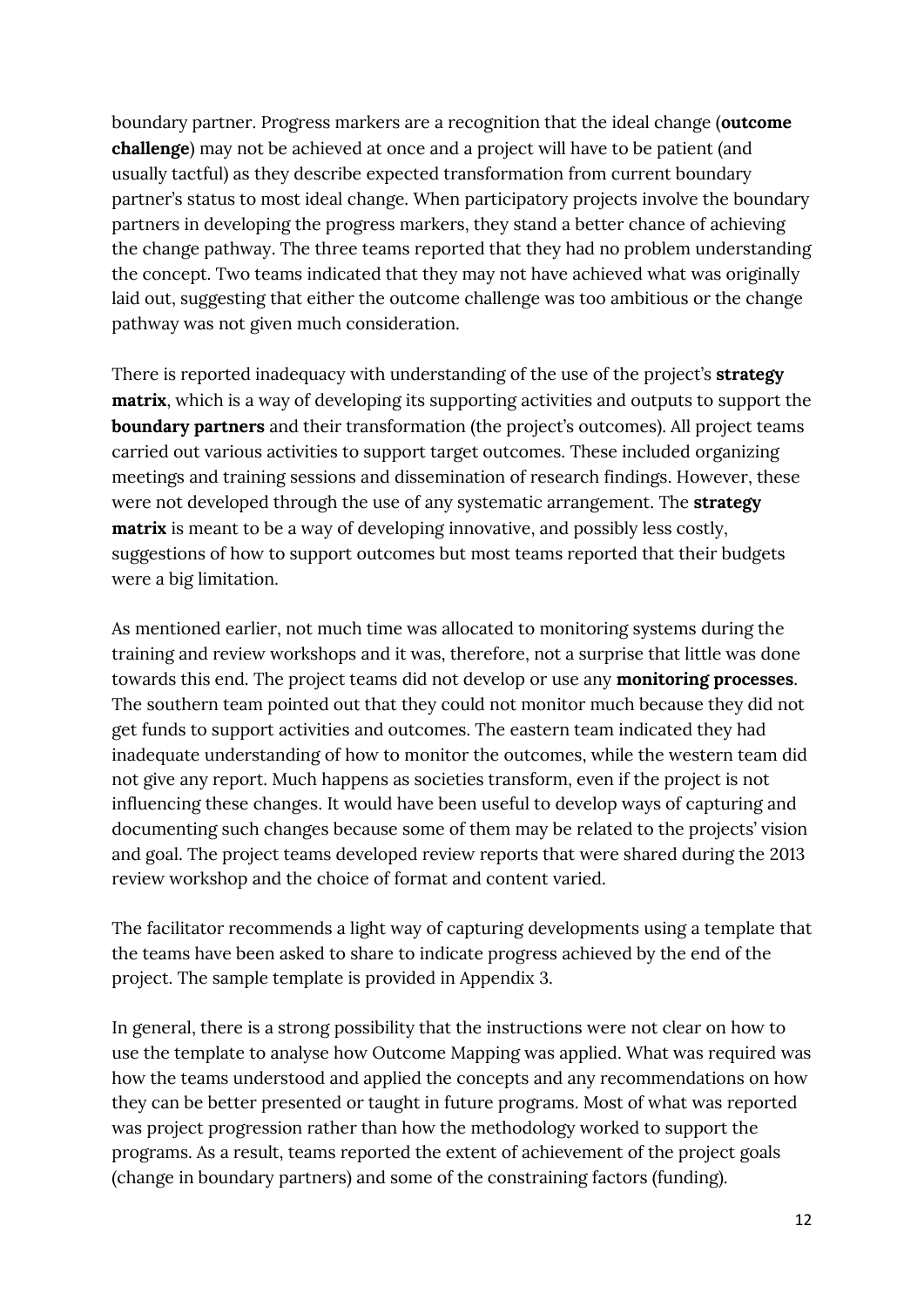# <span id="page-16-0"></span>**Recommendations**

The facilitator recommends that the Safe Food, Fair Food project teams, and any other research groups intending to use Outcome Mapping, keep the following points in mind:

- 1. Embrace a participatory approach when developing all the Outcome Mapping steps.
- 2. Even if the vision is supposed to be broad, participatory processes help to contain its limits so that it defines the specific direction that the project contributes to.
- 3. When developing the sets of boundary partners to support, carry out a stakeholder analysis to identify the few that will be within the project's means to support transformation yet in whom such change has the greatest possibility of the vision being achieved.
- 4. When developing the outcome challenges and progress markers, identify the behavioural changes that would imply progression towards vision status. These changes should be observable effects in stakeholders and give a clear indication of the extent to which the desired change is being achieved.
- 5. Use a strategy matrix as a space to be creative and innovative in identifying support activities and outputs that are within the project's implementation means and capacity, including funding, mandate and creative adaptability.
- 6. Use an effective monitoring system that captures progress in outcomes and contributing factors (project-led, as well as external) for continuous learning on how to be most effective in progressing towards the vision.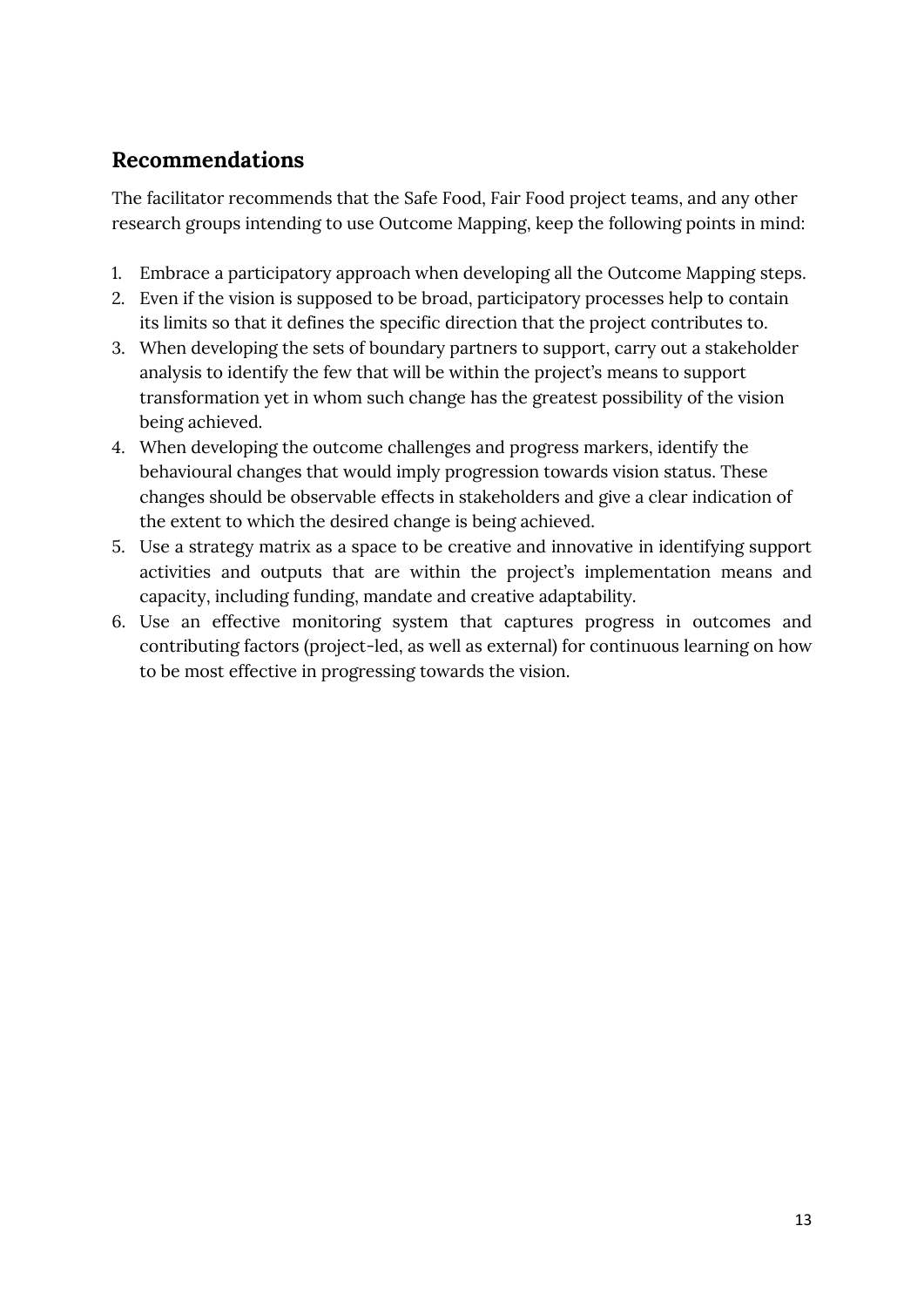# <span id="page-17-0"></span>**Appendix 1: Outcome Mapping application follow up template**

1. **Appreciation of Outcome Mapping concepts and suggestion on better use**. The International Institute of Rural Reconstruction supported your project in using Outcome Mapping for planning, monitoring and learning. This is a first follow-up and we are requesting your time to help us know your experience in the methodology and suggestions on how such an approach can be more effectively used. Kindly fill in the table below. Be brief and use bullet points to explain.

| ٢<br>I<br>I |        |
|-------------|--------|
|             | I<br>× |

| <b>Outcome Mapping</b><br><b>Steps</b> | Was the concept<br>understood and<br>practical? | Challenges in<br>applying the<br>concept | <b>Suggestion on</b><br>better use of this<br>concept |
|----------------------------------------|-------------------------------------------------|------------------------------------------|-------------------------------------------------------|
| <b>Vision</b>                          |                                                 |                                          |                                                       |
| Mission                                |                                                 |                                          |                                                       |
| Boundary partners                      |                                                 |                                          |                                                       |
| Outcome                                |                                                 |                                          |                                                       |
| challenges                             |                                                 |                                          |                                                       |
| Progress markers                       |                                                 |                                          |                                                       |
| Project strategies                     |                                                 |                                          |                                                       |
| Monitoring                             |                                                 |                                          |                                                       |
| journals                               |                                                 |                                          |                                                       |

**3. Did you apply Outcome Mapping elsewhere apart from the Safe Food, Fair Food project? Please explain briefly.**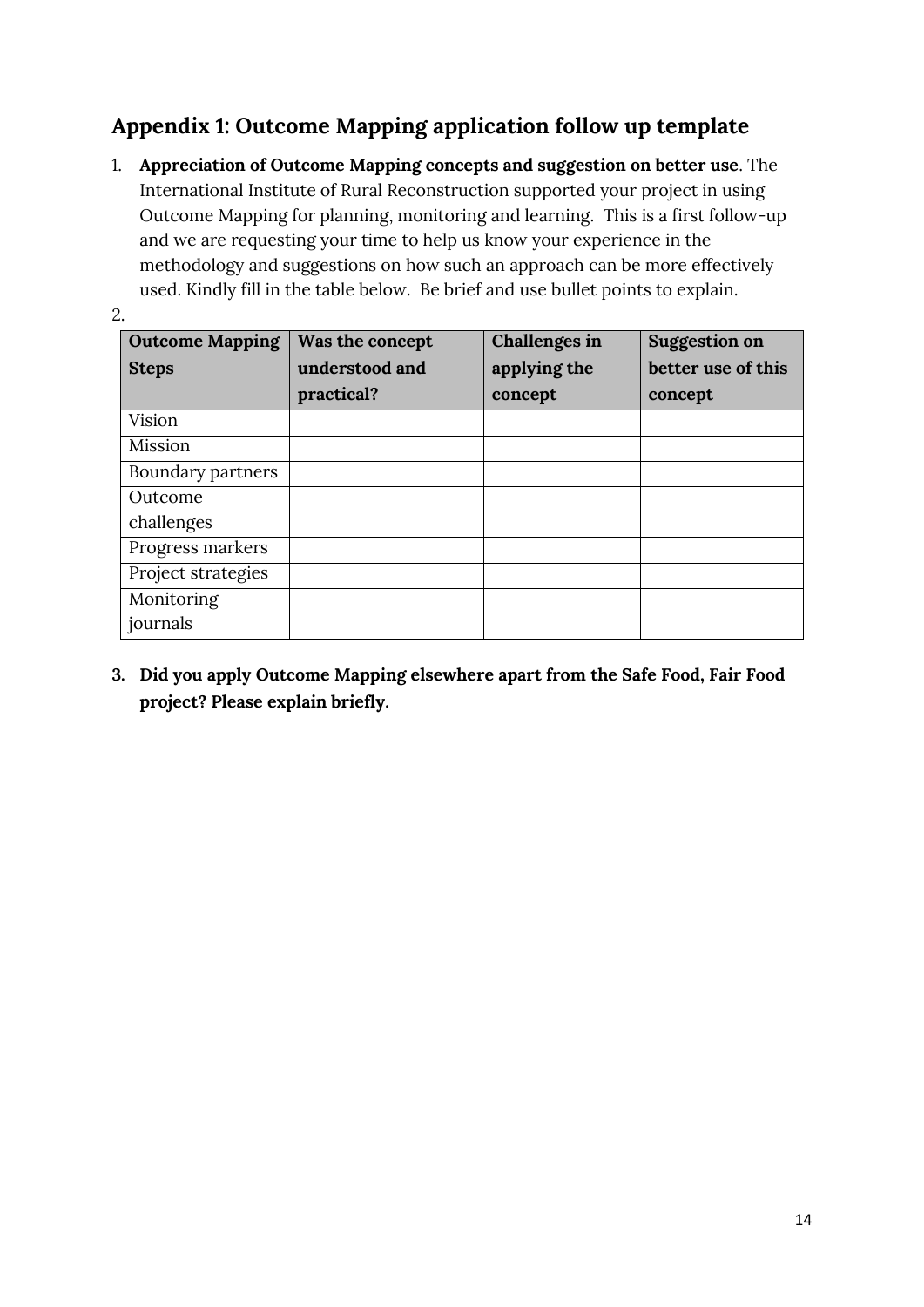# **Appendix 2: Outcome Mapping application follow up templates filled by the project teams**

<span id="page-18-0"></span>

| <b>East Africa</b>                                                                                                                                                                                                                                                                                                                                                        | <b>West Africa</b>                                                                                                                                                                                                                                                                                                                                                                                 | <b>South Africa</b>                                                                                                                                                                             |
|---------------------------------------------------------------------------------------------------------------------------------------------------------------------------------------------------------------------------------------------------------------------------------------------------------------------------------------------------------------------------|----------------------------------------------------------------------------------------------------------------------------------------------------------------------------------------------------------------------------------------------------------------------------------------------------------------------------------------------------------------------------------------------------|-------------------------------------------------------------------------------------------------------------------------------------------------------------------------------------------------|
| Outcome Mapping Step/Concept: Vision                                                                                                                                                                                                                                                                                                                                      |                                                                                                                                                                                                                                                                                                                                                                                                    |                                                                                                                                                                                                 |
| Concept understood and practical<br>- Yes<br>Challenges:<br>- No challenges. Actors attended meetings<br>- Set two different types of standards for formal<br>and informal<br>- This required a lot of investments which the<br>project did not have but hoped the partners<br>would provide<br>Suggestion on better use of this concept<br>- None                        | Concept understood and practical<br>- Yes<br>Challenges:<br>- Involvement of decision-maker<br>Suggestion on better use of this concept<br>- Engage with Regional Economic Organizations                                                                                                                                                                                                           | Concept understood and practical<br>Clear; narrows down a broader overall project<br>vision<br>Challenges:<br>- None<br>Suggestion on better use of this concept<br>- None                      |
| <b>Outcome Mapping Step/Concept: Mission</b>                                                                                                                                                                                                                                                                                                                              |                                                                                                                                                                                                                                                                                                                                                                                                    |                                                                                                                                                                                                 |
| No information                                                                                                                                                                                                                                                                                                                                                            | Concept understood and practical<br>- Yes<br>Challenges:<br>- Involvement of decision-maker<br>Suggestion on better use of this concept<br>- Engage with ministry in charge of food and<br>nutrition and health                                                                                                                                                                                    | Concept understood and practical<br>- Clear<br>No other information                                                                                                                             |
| <b>Outcome Mapping Step/Concept: Boundary</b><br>partners                                                                                                                                                                                                                                                                                                                 |                                                                                                                                                                                                                                                                                                                                                                                                    |                                                                                                                                                                                                 |
| Concept understood and practical<br>- The partners were never informed of their<br>classification. The concept of their role in the<br>Outcome Mapping was easy and well<br>understood<br>Challenges:<br>- No challenges were encountered in bringing<br>the state actors and deans of schools and<br>faculties together.<br>- However, the EAC desk proved a big hurdle. | Concept understood and practical<br>- Yes<br>Challenges:<br>- In Côte d'Ivoire, consumer associations are not<br>strong and their influence is very limited.<br>- More training at academic level and less<br>training at institution level and ministries<br>Suggestion on better use of this concept<br>Expand awareness at policy level and expand<br>training module with summer school and at | Concept understood and practical<br>- Clear<br>Challenges:<br>- Was far too optimistic in the number of<br>boundary partners to work with<br>Suggestion on better use of this concept<br>- None |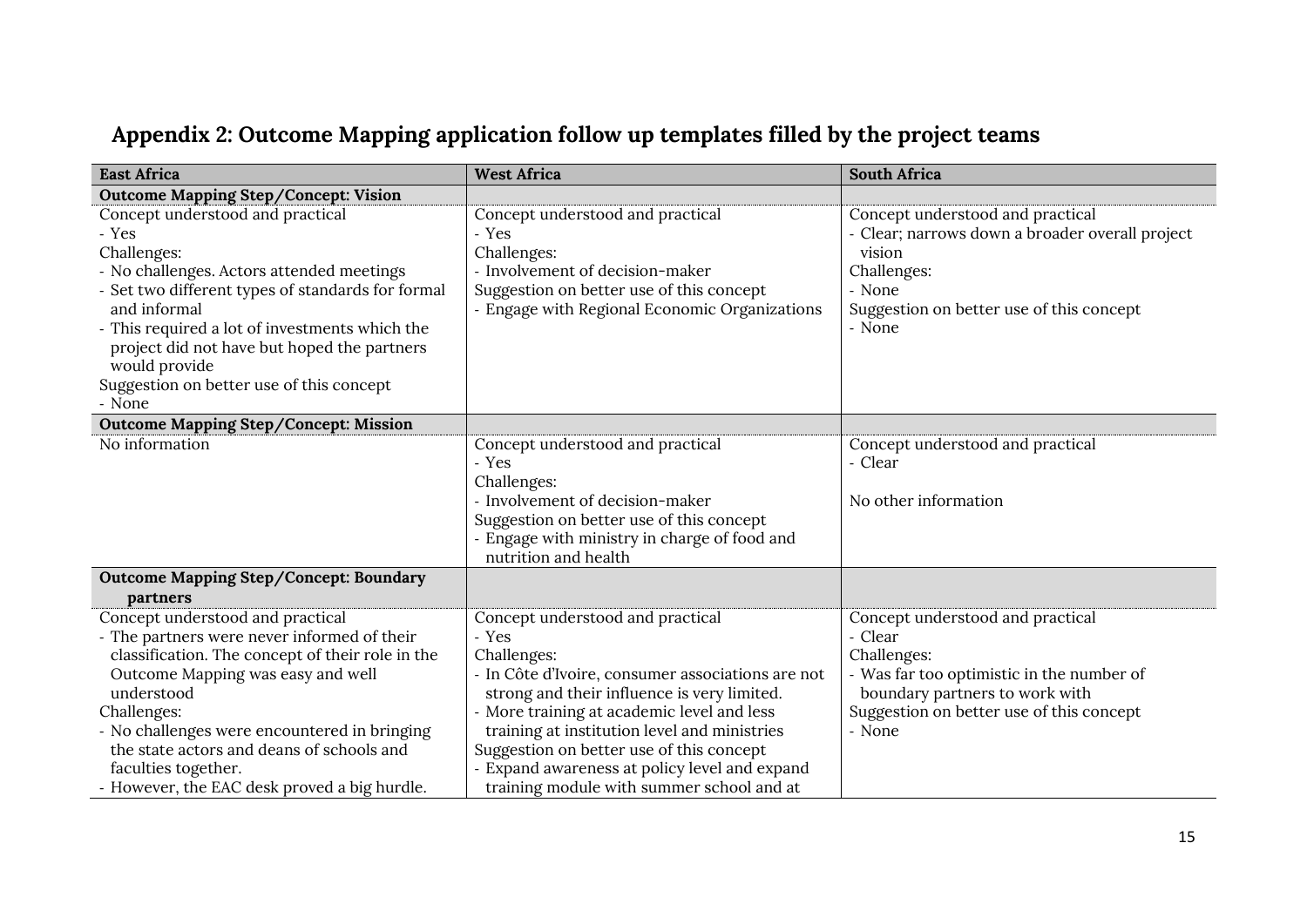| <b>East Africa</b>                                                                            | <b>West Africa</b>                                                                         | <b>South Africa</b>                                     |
|-----------------------------------------------------------------------------------------------|--------------------------------------------------------------------------------------------|---------------------------------------------------------|
| - RUFORUM, NARS and IUCEA have not been                                                       | undergraduate level                                                                        |                                                         |
| approached yet                                                                                |                                                                                            |                                                         |
| - The project has not moved to the chain actors                                               |                                                                                            |                                                         |
| and therefore no challenges can be listed yet.                                                |                                                                                            |                                                         |
| Suggestion on better use of this concept                                                      |                                                                                            |                                                         |
| - No change of the concept is needed but advice<br>on how to develop realistic and achievable |                                                                                            |                                                         |
| goals and expectations                                                                        |                                                                                            |                                                         |
| Outcome Mapping Step/Concept: Outcome                                                         |                                                                                            |                                                         |
| challenges                                                                                    |                                                                                            |                                                         |
| Concept understood and practical                                                              | Concept understood and practical                                                           | Concept understood and practical                        |
| - Well understood                                                                             | - Yes                                                                                      | - This is clear; issues still exist                     |
| Challenges:                                                                                   | Challenges:                                                                                | Challenges:                                             |
| - None                                                                                        | - Laws and policy                                                                          | - Project was not able to address them as there         |
| Suggestion on better use of this concept                                                      | - Habit and behaviour                                                                      | was no operational budget for southern Africa           |
| - No need for change                                                                          | Suggestion on better use of this concept                                                   | Suggestion on better use of this concept                |
|                                                                                               | - Contribution to the National Food Safety                                                 | - None                                                  |
|                                                                                               | agency                                                                                     |                                                         |
| <b>Outcome Mapping Step/Concept: Progress</b>                                                 |                                                                                            |                                                         |
| markers                                                                                       |                                                                                            |                                                         |
| Concept understood and practical                                                              | Concept understood and practical                                                           | Concept understood and practical                        |
| - Well understood                                                                             | - Yes                                                                                      | - Yes                                                   |
| Challenges:                                                                                   | Challenges:                                                                                | Challenges:                                             |
| - Majority of P1 achieved with most of the<br>boundary partners.                              | - Stakeholder involvement at policy level due to<br>reduced funding is a long-term process | - No report<br>Suggestion on better use of this concept |
| Suggestion on better use of this concept                                                      | Suggestion on better use of this concept                                                   | - No report                                             |
| - Expectations on achievements too high. No                                                   | - None                                                                                     |                                                         |
| need to change the concept.                                                                   |                                                                                            |                                                         |
| <b>Outcome Mapping Step/Concept: Strategy</b>                                                 |                                                                                            |                                                         |
| matrix (map)                                                                                  |                                                                                            |                                                         |
| Concept understood and practical                                                              | Concept understood and practical                                                           | Concept understood and practical                        |
| - Not developed and therefore not used. Not well                                              | - Yes                                                                                      | - Didn't use these                                      |
| understood                                                                                    | Challenges:                                                                                | Challenges:                                             |
| Challenges:                                                                                   | - Funds for training                                                                       |                                                         |
| - Need to work on these                                                                       | Suggestion on better use of this concept                                                   | Suggestion on better use of this concept                |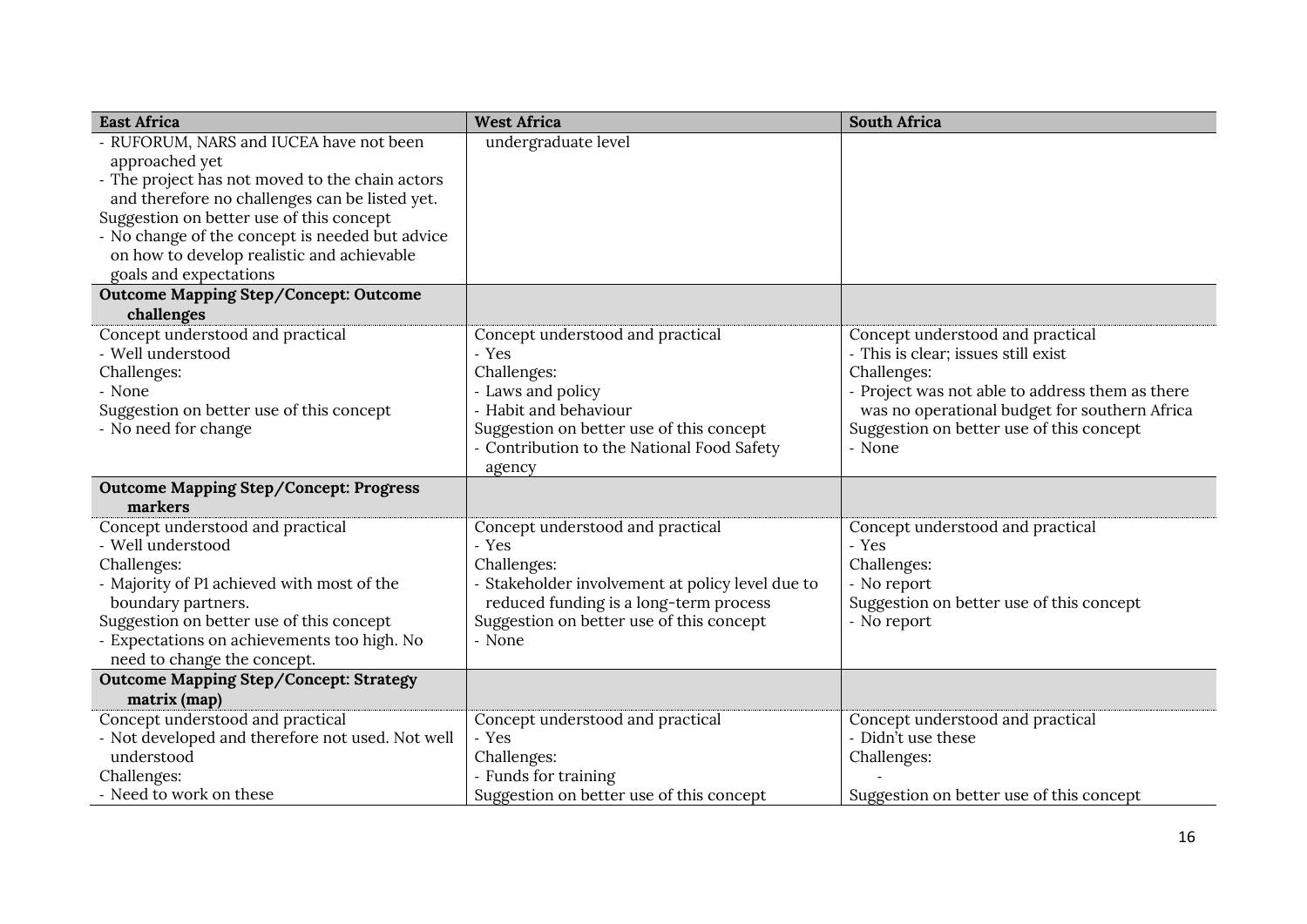| <b>East Africa</b>                               | <b>West Africa</b>   | <b>South Africa</b>                            |
|--------------------------------------------------|----------------------|------------------------------------------------|
| Suggestion on better use of this concept         | - Nothing            | None                                           |
| - No evaluation; concepts not tried              |                      |                                                |
| Outcome Mapping Step/Concept: Monitoring         |                      |                                                |
| journals                                         |                      |                                                |
| Concept understood and practical                 | No information given | Concept understood and practical               |
| - Not developed and therefore not used. Not well |                      | - Didn't use these                             |
| understood                                       |                      | Suggestion on better use of this concept       |
| Challenges:                                      |                      | - With the imGoats project we used meetings    |
| - Need to work on these                          |                      | with the project team. This worked better than |
| Suggestion on better use of this concept         |                      | having field staff completing monitoring       |
| - No evaluation; concepts not tried              |                      | journals. Together we know more than the       |
|                                                  |                      | individual. Field staff were not competent in  |
|                                                  |                      | completing forms.                              |